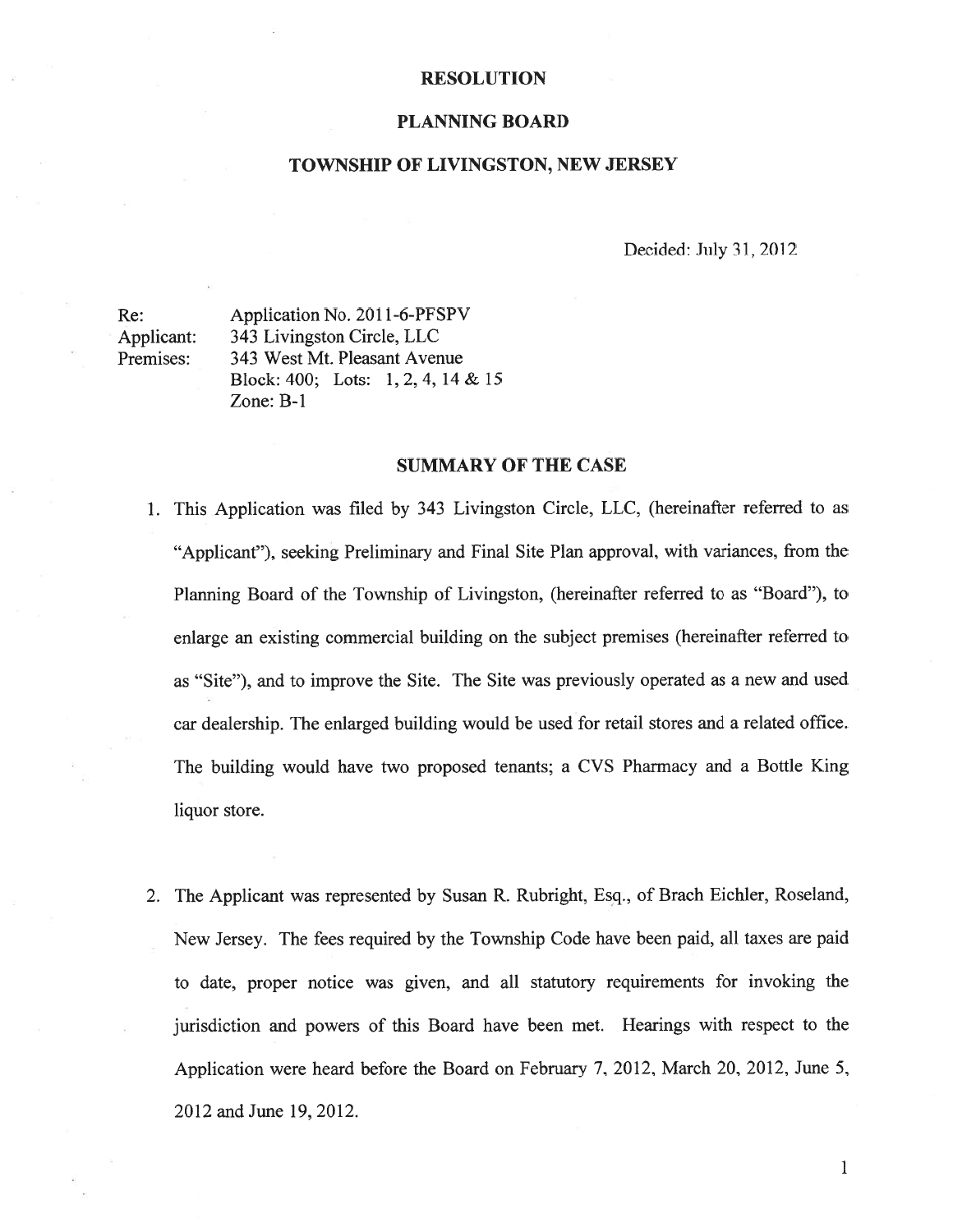- 3. Appearing as witnesses on behalf of the Applicant were:
	- A: Michael T. Lanzafama, of Casey & Keller, Incorporated, admitted as an exper<sup>t</sup> in engineering and planning;
	- B: Stephen W. Schwartz, of SWS Architects, admitted as an exper<sup>t</sup> in architecture;
	- C: Harold A. Maltz, of Hamal Associates, Inc., admitted as an exper<sup>t</sup> in traffic engineering;
	- D: Anthony Gallinari, <sup>a</sup> contractual developer for the service department of the CVS Pharmacy proposed tenant; and
	- E: Kenneth Friedman, the managing member and trustee of Applicant.
- 4. At the February 7, 2012 hearing, Phil Edelstein, 27 Harvest Lane, Livingston, N.J. entered an appearance and questioned <sup>a</sup> witness. He did not appear at subsequent hearings. At the March 20, 2012, hearing Bernadette M. Peslak, <sup>a</sup> resident of Wycoff, NJ, entered an appearance. Ms. Peslak explained that she is the daughter of Ed Peslak, of 374 West Northfield Road, but was appearing in her individual capacity only and not as his representative. Ms. Peslak participated in that hearing and in the June 5, 2012 hearing; but, she did not appear at the June  $19<sup>th</sup>$  hearing.

#### FINDINGS OF FACT

1.

The Site is <sup>a</sup> corner lot at the intersection of West Northfield Road and West Mt.

Pleasant Avenue, and has partial frontage on Harvest Lane as well. The last use of the Site was as <sup>a</sup> Saturn new and used car dealership .It has been closed for several years. There is an existing building of approximately 14,330 square feet. 226 parking spaces exist on the Site. Ingress and egress is provided with <sup>a</sup> driveway off West Northfield

 $\overline{2}$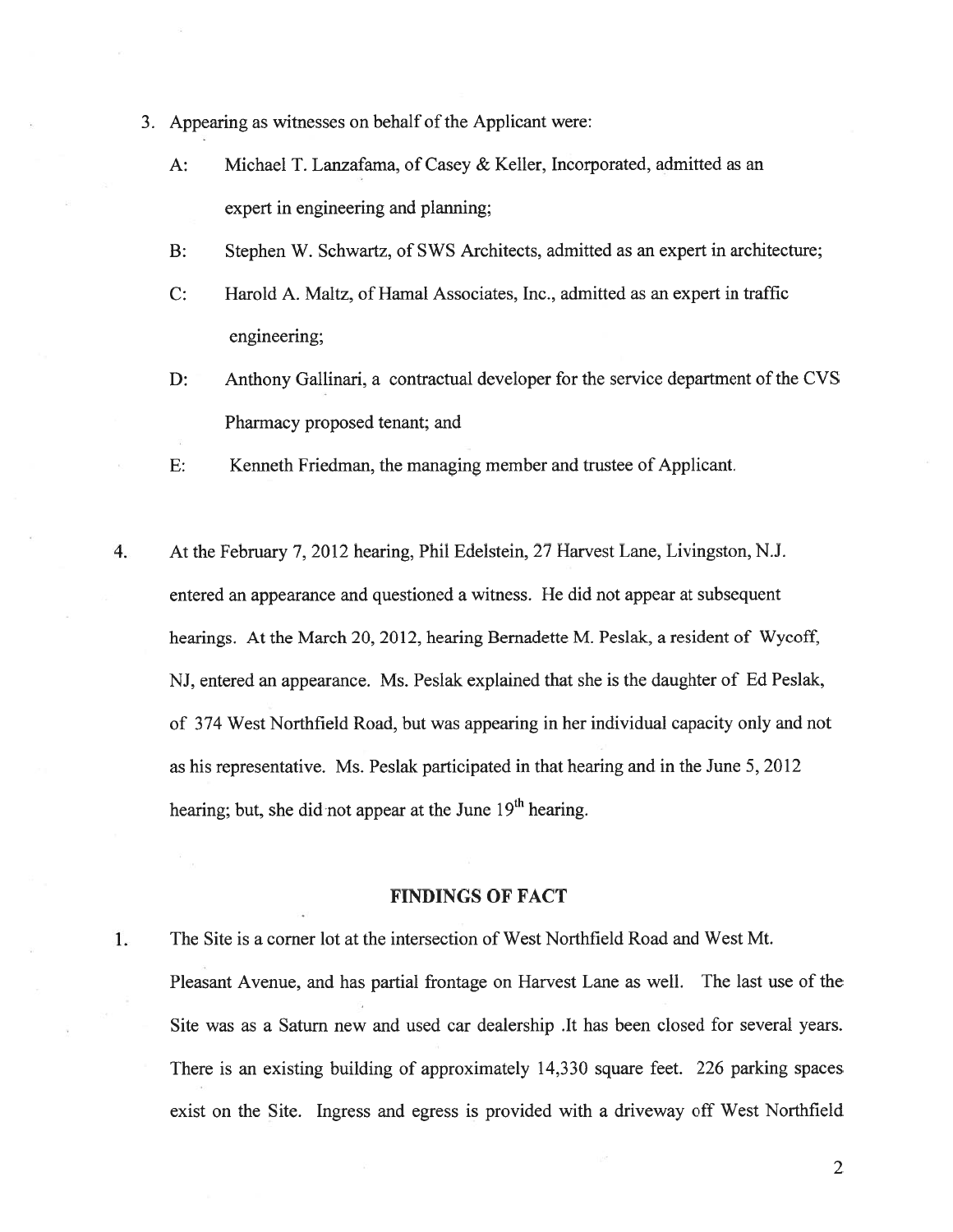Road and another off West Mt. Pleasant Avenue. A third two-way driveway would be provided at Harvest Lane.

- 2. The proposed addition would expand the building forward toward West Mt. Pleasant Avenue, as well as to the left side and to the rear. The presen<sup>t</sup> front yard setback of 127.48 feet would be reduced 76.64 feet, which would still be greater than required in the zoning district. A second floor of approximately 5,175 square feet would be accessible from the rear of the building. The parking would be reconfigured and would provide <sup>a</sup> total of 128 parking spaces. That would exceed the Township Code requirement of 125 spaces. Six of the spaces would be handicap accessible. Of those, 2 would be van accessible.
- 3. Upon completion, the building would have net floor area'of 20,857 square feet of retail space on the first floor and 5,175 square feet of office space on the second floor. The proposed retail tenancies are <sup>a</sup> CVS Pharmacy and <sup>a</sup> Bottle King liquor store. The second floor space would be located above the CVS Pharmacy but occupied by the corporate offices of Bottle King. The gross floor area of the building would be 32,182 square feet. A two-lane drive-thru facility for the proposed CVS Pharmacy would be incorporated into the southerly rear of the building.
- 4. The Applicant proposes to add extensive landscaping. 37 trees would be removed and 112 trees would be planted. Impervious surface would be reduced by 14,500 square feet. The existing underground detention system would adequately serve the Site. A new collection system with 15-inch pipes would be installed to feed stormwater, including roof runoff, into the underground system. An existing fence on the southerly side of the

.3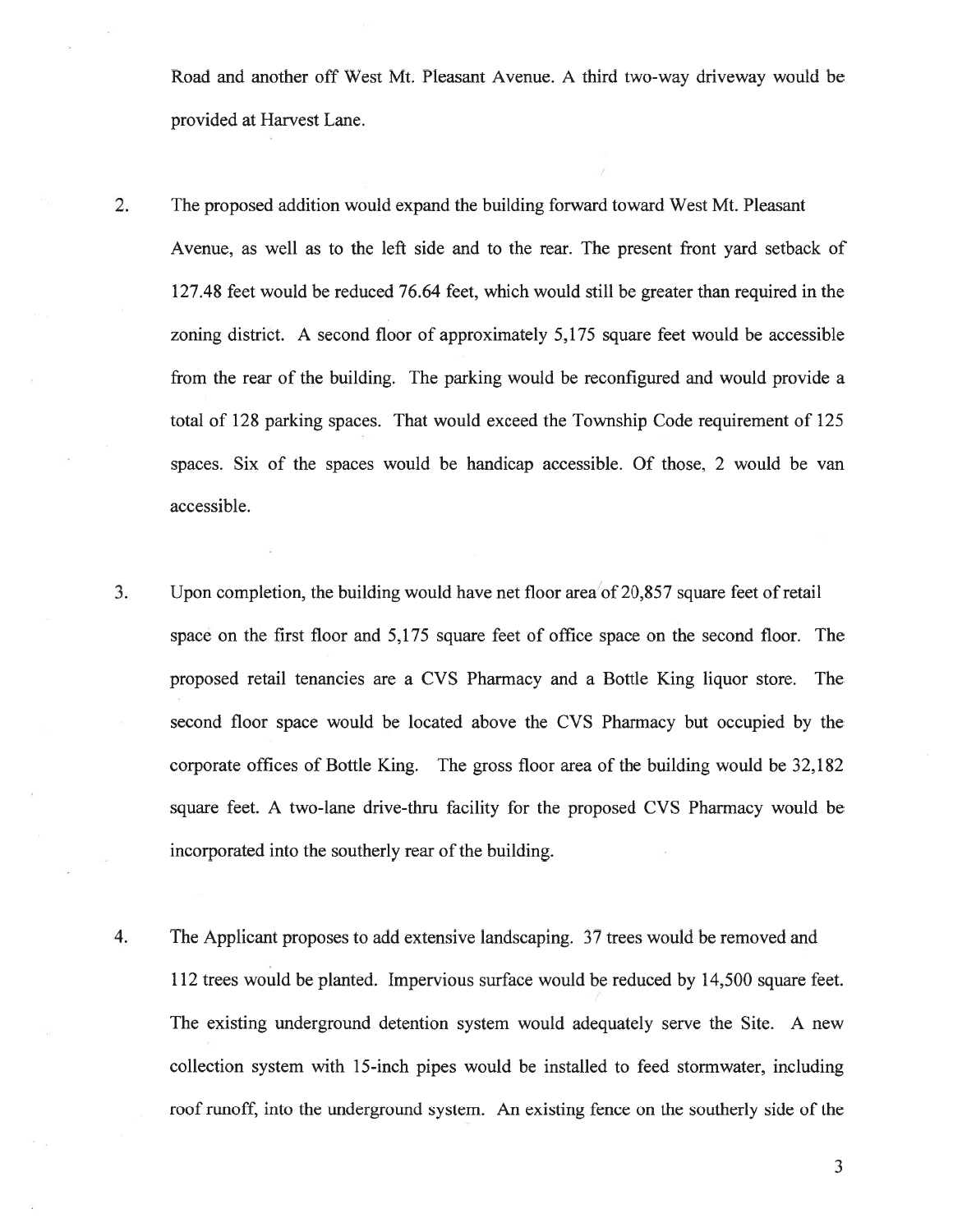property, adjacent to the residential properties, would be repaired and extended approximately 30 feet toward West Northfield Road. A conservation easement has been established to provide <sup>a</sup> buffer for adjacent residence zoned properties

- 5. The 2007 Master Plan recommended both that zoning district lines that create split-zoned lots be adjusted to eliminate split lots, and that discrete areas with significant disparities between permitted uses and actual uses, due to variances or nonconforming uses, be rezoned to bring the uses to permitted status when consistent with good planning. As <sup>a</sup> consequence, Township Ordinance No. 5-2011, of February 28, 2011, re-zoned <sup>a</sup> number of properties within the Township. By that ordinance, all of the lots that comprise the Site were zoned B-i General Business District.
- 6. The architectural design of the building incorporates material similar to the existing building exterior, with tan and beige brick being added at the proposed CVS portion of the building. Wall signage for the proposed retail stores would have internally illuminated individual channel letters mounted on <sup>a</sup> metal framework. The framework of the Bottle King sign would have <sup>a</sup> depth of 9 inches and the letters would have depth of 6 inches; thereby creating <sup>a</sup> three-dimensional effect. All wall signage would be below the roofline.
- 7. During the course of the hearings revisions were made to the Plans to include:
	- A. Adding <sup>a</sup> meandering pedestrian pathway on the unpaved portion of Harvest Land to meet an interior sidewalk from Harvest Lane on the Site.
	- B. An additional crosswalk to the rear of the building from the area where employee parking would be provided.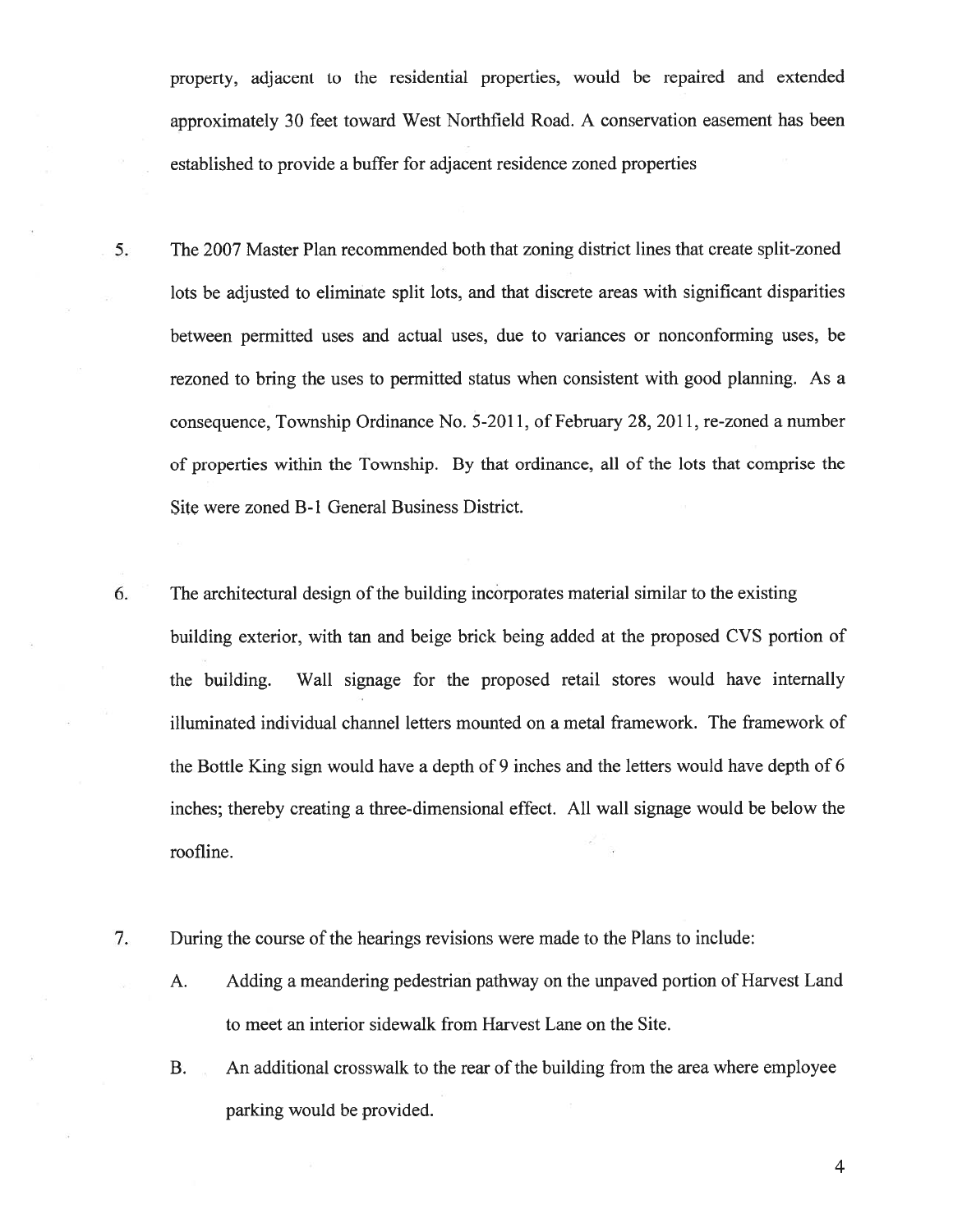- C. Landscaping to inhibit direct pedestrian access to the drive-thru area and to divert pedestrians to the new crosswalk.
- D. Providing pedestrian access from West Northfield Road by installing <sup>a</sup> crosswalk at the West Northfield Road driveway to connect to <sup>a</sup> sidewalk that would run the entire length of, and immediately adjacent to, the westerly side of the building.
- E. Adding <sup>a</sup> 36-inch high chain link fence on the top of the retaining wall, additional plantings for screening it, and additional plantings for screening the 6-foot high wall portion of the loading dock.
- F. Adding <sup>a</sup> bike rack at each store.
- 8. Drive-thru facilities for prescription services have become customary accessory services of <sup>p</sup>harmacies. Applicant and CVS both agreed that the drive-thru facility shall not open before 8:00 A.M, would be closed while deliveries were being made to the CVS loading area adjacent to the drive-thru facility, and that while <sup>a</sup> drive-thru exists no scheduled deliveries to that area for CVS or any successor tenant would be made after 8:00 A.M. They also agreed to limit the sound level of the drive-thru intercom speakers to <sup>a</sup> maximum of 68 dBA measured at the speaker; with <sup>a</sup> maximum of 50 dBA if used after 10:00 P.M. The Applicant also proposed on-site signage to direct traffic entering from West Mt. Pleasant Avenue to the drive-thru pharmacy facility located at the rear of the building. The signs would include directional arrows.
- 9. The building is now 26 feet high. The proposed new height of the building is 30.6 feet; which would exceed the maximum of 28 feet permitted in the B-1 District. The proposed excess height of 2 feet, 6 inches (2.67 feet) is less than 10.0% of the permitted maximum height.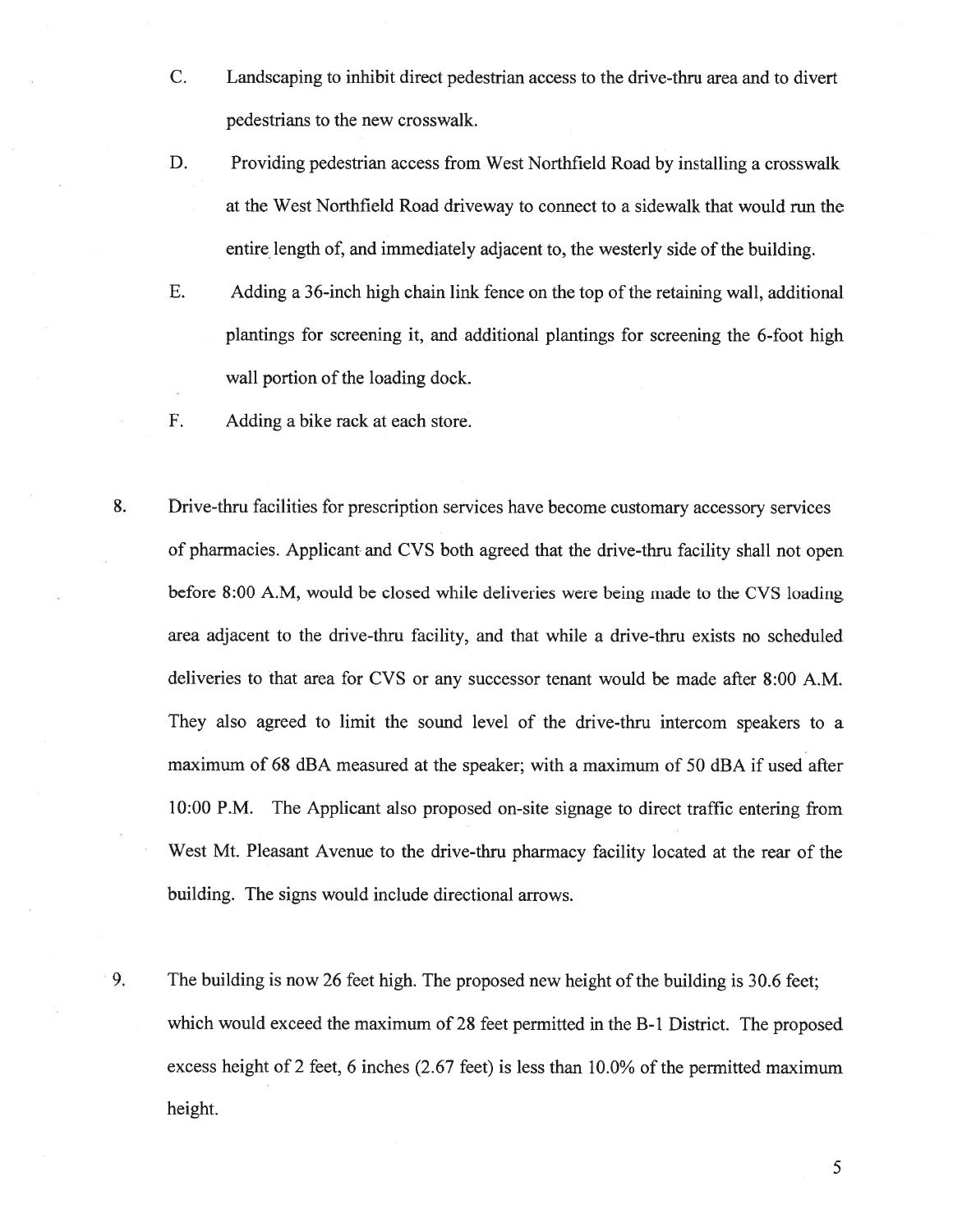- 10. All three driveways would be for both ingress and egress. Right and left turns both into and out of the Site would be permitted at the West Northfield Road driveway. At the West Mt. Pleasant Avenue driveway only right turns in and right turns out would be permitted. The Harvest Lane driveway would be only for right turns in and left turns out.
- 11. Two monument signs are proposed: one at the driveway on West Mt. Pleasant Avenue; and the other at the corner of the intersection of West Northfield Road and West Mt. Pleasant Avenue. Vehicles using the West Mt. Pleasant Avenue driveway as an entrance will be eastbound from the Route 10 Traffic Circle. or will have turned eastward from West Northfield Road, and would face limited visibility of the driveway location. This situation is an extraordinary and exceptional circumstance uniquely affecting the Site. A monument sign would clearly identify the location of the driveway so as to promote traffic safety. There would be no detriment. The corner monument sign is proposed as an esthetic improvement and to provide name identification of the Site. <sup>A</sup> flag pole would be positioned behind it. This sign would make the location of the Site more readily apparen<sup>t</sup> to motorists navigating the Route 10 Traffic Circle, with no detriment to the public or to the zone plan.

12. The Township Code § 170-92.F.(l) establishes design elements for <sup>a</sup> storefront. It requires that <sup>a</sup> minimum of 60% of the horizontal length of the main level retail façade must be transparent glass between the heights of 3 feet and 8 feet above grade. The glass portion of the Bottle King façade facing West Northfield Road within that area would measure only 10.2%. The glass portion of the CVS shop's West Mt. Pleasant Avenue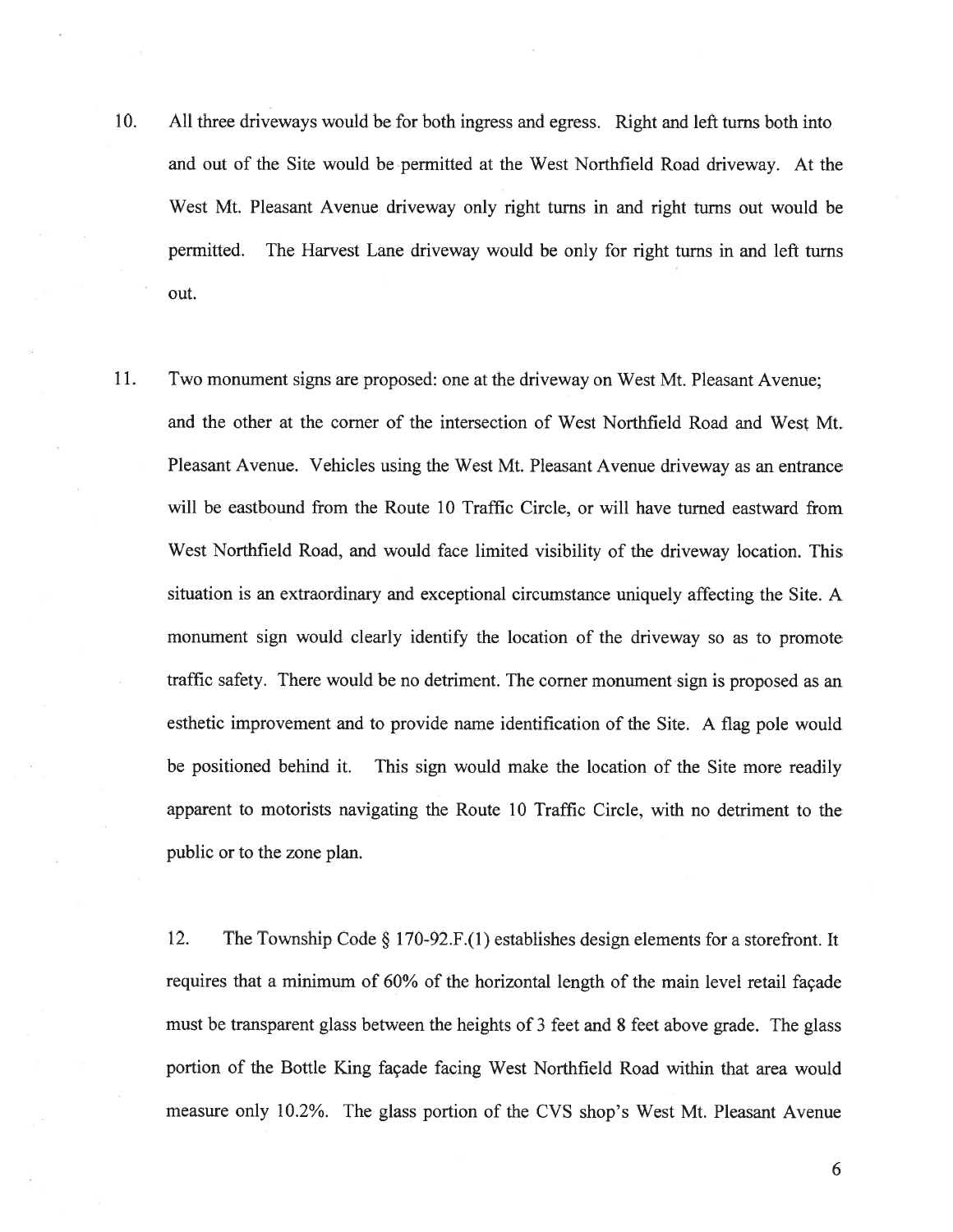façade within that area would measure only 16.8%. The glass portion of the Bottle King facing West Mt. Pleasant Avenue would exceed the 60% requirement. That Bottle King façade primarily consists of 5 windows each having 12 glass panels that are each 4 feet by 4 feet in area.

- 13. "Storefront" is not defined in the Township Code. The Board takes judicial notice of the following definitions in Webster's New World College Dictionary (2010):
	- 1. the front of <sup>a</sup> store
	- 2. <sup>a</sup> room on the ground floor front of <sup>a</sup> building, usually with display windows, designed for use as <sup>a</sup> retail store.

The Board also takes notice of the comment at page 167 of The Latest Book of development Definitions, by Moskowitz & Lindbloom (2004):

> On improved lots the frontage is usually the side where the main building entrance is located and in the general direction in which the principal building faces.

- 14. The West Northfield Road façade of Bottle King has <sup>a</sup> westerly orientation. More transparent glass than proposed by Applicant on that façade could expose wines within the store to damaging levels of sunlight. By contrast, although the total glass coverage for the Bottle King northerly façade facing West Mt. Pleasant Avenue would greatly exceed the area in which glass is required by the Township Code, the same damaging exposure of wine to sunlight would not be present.
- 15. CVS maximizes accessibility of merchandise to its customers by placing displays on the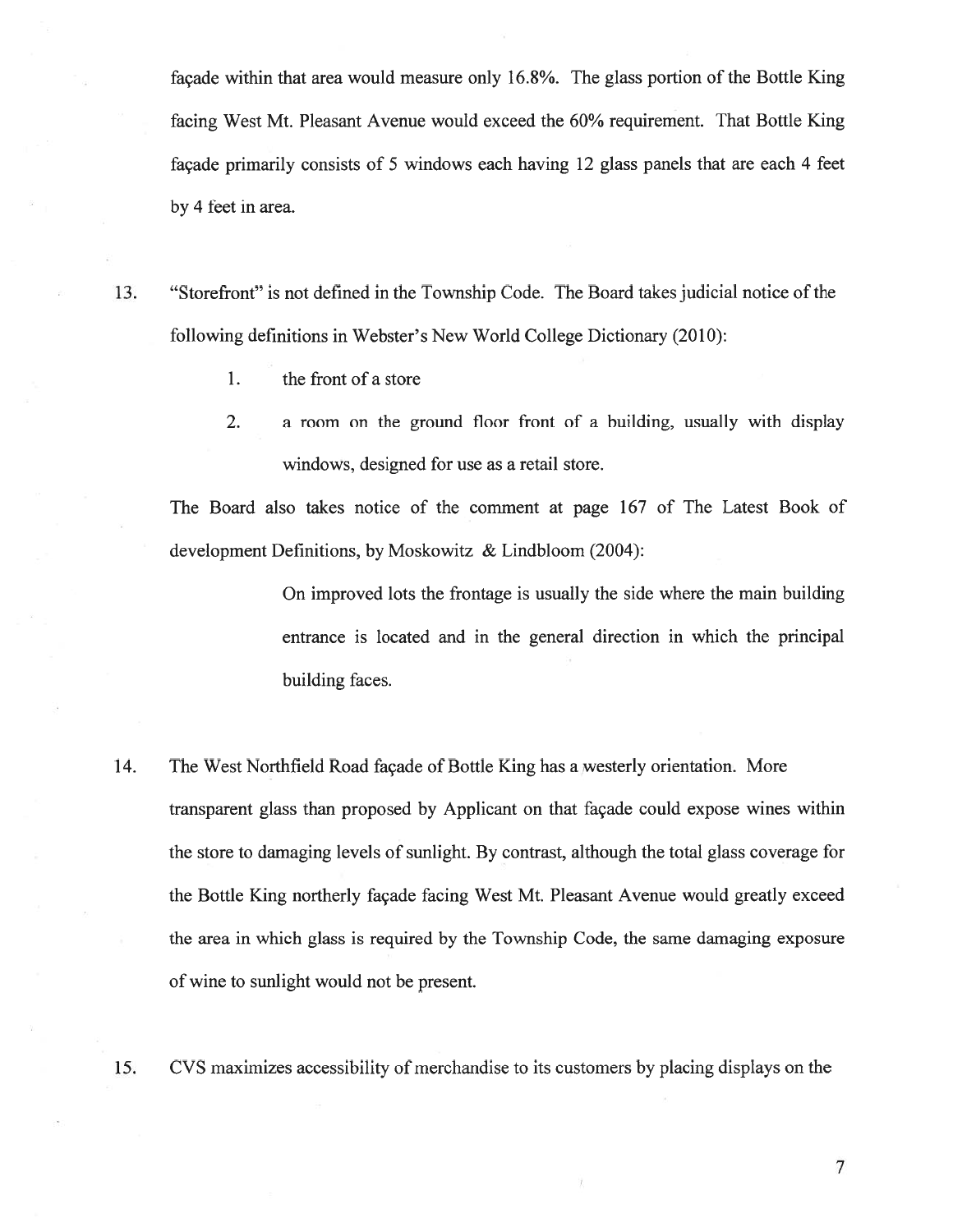interior of the building walls. For that reason, Applicant proposes to limit the transparent glass in the required band of the front façade of that store to 16.8%. However, transparent glass (including that 16.8%) would be approximately 61% of the CVS front façade in <sup>a</sup> different band of <sup>a</sup> height of 7.5 feet to 12 feet. The CVS façade facing eastward would be 50.4% transparent glass in <sup>a</sup> band of that same height range; but that band would include only 2.0% of the 3 feet to 8 feet height band.

- 16. The Board accepts the exper<sup>t</sup> opinion of Mr. Lanzafama that the intent of the façade glass ordinance provision was to try to create <sup>a</sup> pedestrian promenade setting, providing visibility of store merchandise, where people would window shop and have direct access to the building from the sidewalk.. The proposed stores are distanced from the sidewalks and isolated from other retail uses excep<sup>t</sup> for <sup>a</sup> donut shop, <sup>a</sup> bank and <sup>a</sup> dry cleaner on West Mt. Pleasant Avenue that are at distances to the east of the stores.
	- 17. The proposed uses would not generate any significant increase in traffic, particularly during the morning rush hour, and would generate less traffic than other permitted uses that could be on the Site. The traffic flow as designed would provide safe operation on the Site, as well as providing safe and efficient means of ingress and egress to and from the Site. John J. Jahr, the traffic exper<sup>t</sup> retained by the Board confirmed that there would be no adverse traffic impact generated by the proposed stores if there were approval of the Application.
	- 18. The primary orientation, façade, entrances to the building, as well as all pedestrian access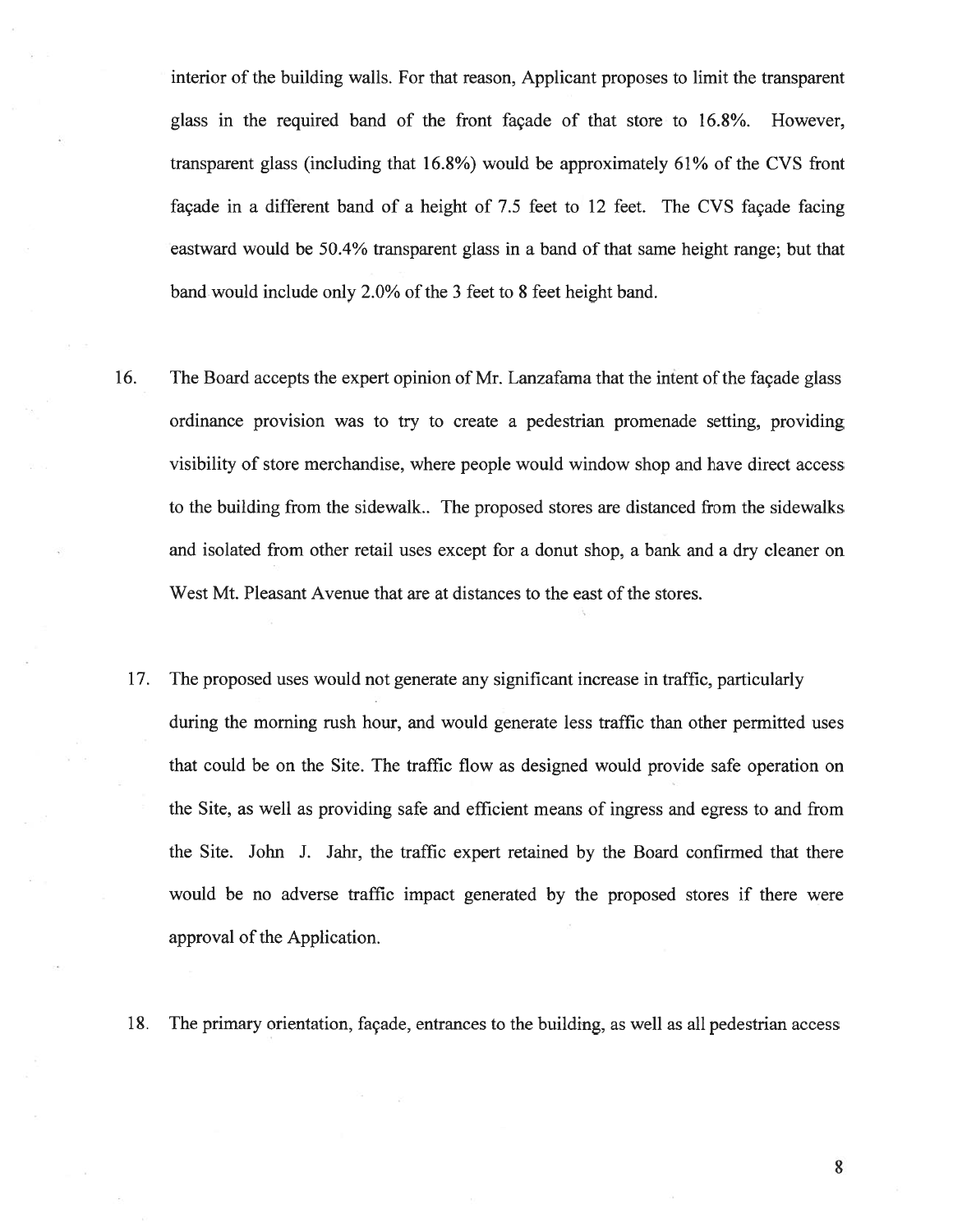to ground floor occupancies, are toward West Mt. Pleasant Avenue, and the building fronts only on that street. The building meets the design standards of Township Code  $\S$  $170 - 73.B.(14).$ 

19. The following variances have been requested with respec<sup>t</sup> to the Application:

A. Township Code §170-90.C establishes the permitted signs in the zoning district. Monument signs are not among them. The monument sign at the West Mt. Pleasant driveway would promote traffic safety by directing motorists into the Site. This is crucial because of the grade differential and orientation of the building; particularly since the roadway is at <sup>a</sup> lower elevation than the building itself. The corner monument sign would provide an identity for the location and would be esthetically pleasing. The two proposed monument signs would provide <sup>a</sup> better plan than permitted by the Code.

B. The Applicant proposes that <sup>a</sup> wall-mounted sign for the CVS Pharmacy on the easterly side of the building be illuminated. No variance would be required if that wall faced the second street of <sup>a</sup> corner lot, but it does not. Neither would <sup>a</sup> variance be required if the sign faced <sup>a</sup> rear parking lot, but it does not. The sign would identify the store location in <sup>a</sup> timely fashion to motorists on West Mt. Pleasant Avenue traveling from the east. Illumination would improve the visibility of the sign at night. The increased traffic safety resulting from illumination of that sign would provide <sup>a</sup> better plan than permitted by the Code and would have no negative impact.

C. The Applicant requests front yard parking, which is not presently permitted in the B-i District. Prior to enactment of Ordinance No. 43-2008, (codified as Township Code § 170-108B.(32)) the front yar<sup>d</sup> parking now on the Site was permitted in the B-i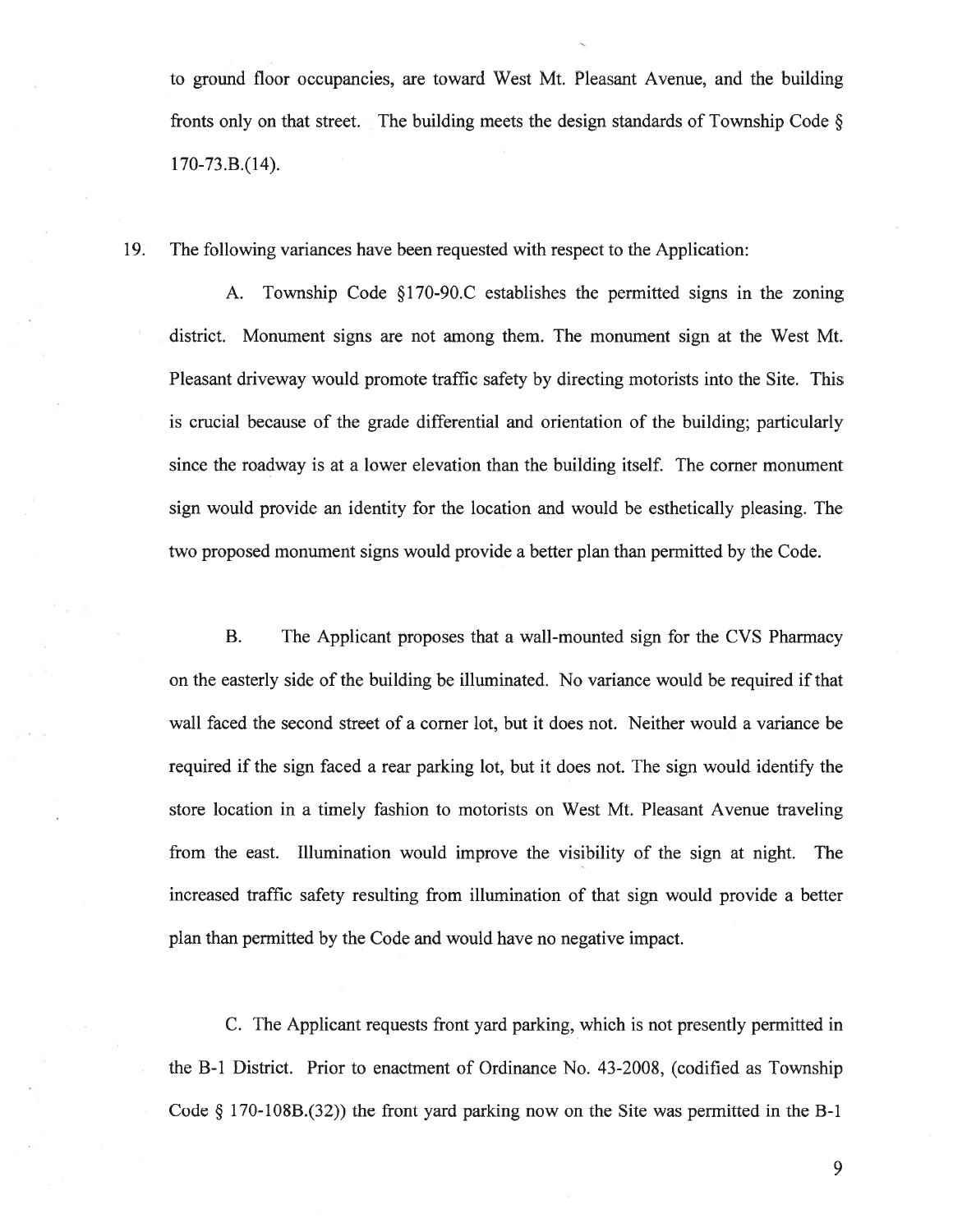District. The West Mt. Pleasant Avenue front yard parking would be reduced from the existing <sup>56</sup> spaces to 47 spaces. The West Northfield Road front yard parking would be increased from 12 spaces to 13. Accordingly, there would be an overall reduction of 8 front yard parking spaces. The parking set back from West Northfield Road would be slightly increased from 3.5 feet to 3.81 feet; thus reducing the deviation from the Code requirement of 7.5 feet. Front yard parking on the Site would avoid having parking spaces closer to adjacent residential properties. Continuation of front-yard parking at the Site as proposed provides <sup>a</sup> much better plan than compliance with the recently enacted Township Code §170-108.B.(32) prohibition of front yard parking.

D. The Applicant proposes <sup>a</sup> building height of 30 feet, 8 inches (30.67 feet) where 28 feet is the maximum permitted by Township Code  $\S170$ -108.C.(1). The proposed excess of 2 feet, 6 inches (2.67 feet) is less than 10.0% of the permitted maximum height. The additional building height would consist primarily of architectural enhancements that would permit articulation of the façades. It would also allow the proposed office space to b <sup>e</sup> provided above store space rather than by increasing the building footprint. Because of the distance between the building and any other buildings on adjoining or nearby properties, the additional height would have little, if any. impact on those properties.

E. Township Code § 170-92.F.(1) establishes design elements for <sup>a</sup> storefront and requires that <sup>a</sup> minimum of 60% of the horizontal length of the main level retail façade must be transparent glass between the heights of 3 feet and 8 feet above grade. The Applicant has requested several variances. The proposed aggregate glass within that band for combined West Mt. Pleasant Avenue frontage of the two stores is only 46.9%; but the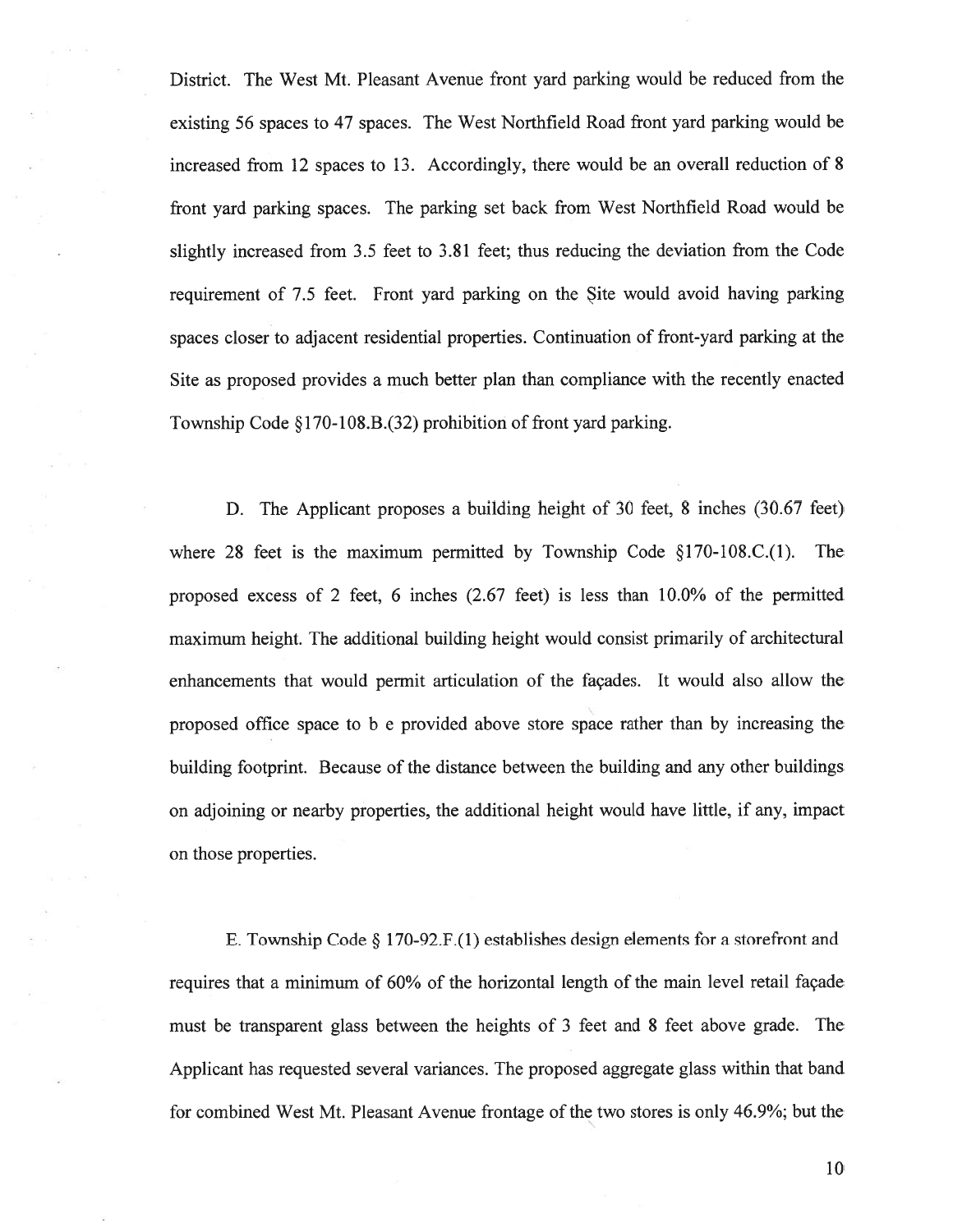glass in the façade of the Bottle King store exceeds the requirement. The CVS Pharmacy would have glass there in only 16.8% of the applicable band. The Site is in an area that will produce very few pedestrians or walk-by customers. The distance of the building from West Mt. Pleasant Avenue would minimize any visibility for product displays in windows. The CVS operation requires substantial interior display space which would be lost if the glass façade requirements were met. A variance is requested. The westerly and easterly building facades are not storefronts, and the transparent glass requirement therefore does not apply to them.

F. Township Code § 170-108.C.(6) prohibits loudspeakers and amplifiers that are so situated as to be heard outside <sup>a</sup> building in the B-i District. Speakers at the drive-thru facility would violate that provision but are necessary for operation of the drive-thru facility. A variance is requested.

G. Township Code § 170-94 permits only entrance, exit and condition of use signs in parking areas. Applicant proposes parking area directional signs to the drive-thru facility. A variance is requested.

## CONCLUSIONS OF THE BOARD

Upon the testimony and other evidence provided, the Board finds and concludes as follows:

1. The Site is in the B-i General Business District in which the proposed retail and office uses are permitted.

ii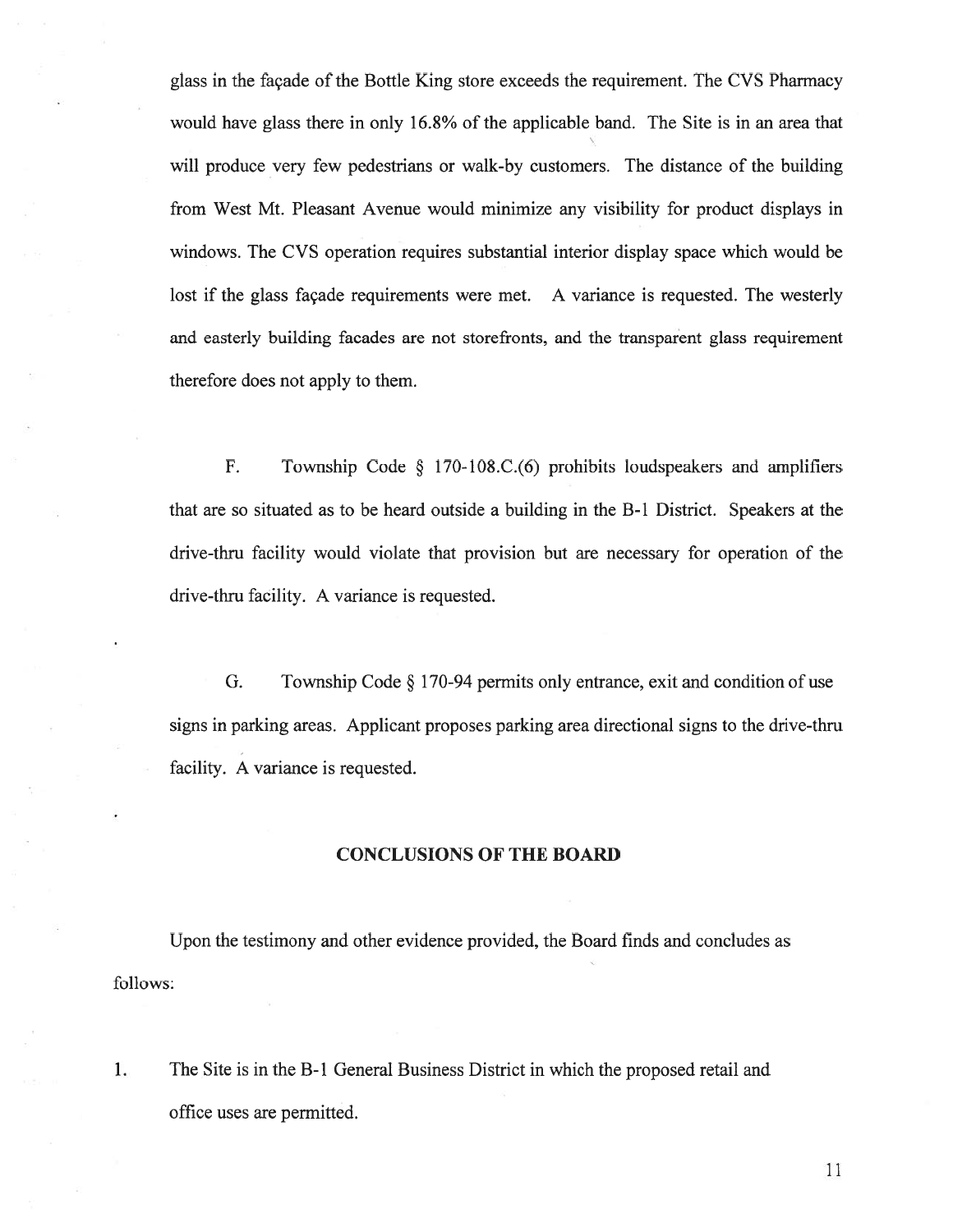- 2. The transparent <sup>g</sup>lass requirement in Code § <sup>1</sup> 70-92.F applies only to facades of storefronts and in regard to this Application applies only to the facades facing West Mt. Pleasant Avenue, and does not apply to the westerly or easterly facing facades.
- 3. The location and design of the building does not involve, nor is it likely to involve, unusual risk of traffic congestion, public safety or hazard; nor would the development proposal involve or be likely to involve exceptional risk of traffic congestion, public safety or hazard.
- 4. The wall signs, two types of monument signs, and parking area directional signs are found to be included in <sup>a</sup> comprehensive sign package; and, LED's may be used for internal illumination of the signs permitted to be illuminated.

5. Variances

A. 1. The Board finds: The location of the monument sign at the West Mt. Pleasant Avenue driveway is in response to the fact that vehicles using that driveway as an entrance will be eastbound from the Route 10 Traffic Circle, or will have turned eastward from West Northfield Road and will have limited time in which to identify the location of the driveway. This situation is an extraordinary and exceptional circumstance uniquely affecting the Site. There would be no substantial detriment to the public good or substantial impairment ofthe intent and purpose of the Municipal Land Use Law, the zone ordinance or plan. Monument signs are not permitted in the B-i District. A variance permitting installation of the proposed ground-lit monument sign with an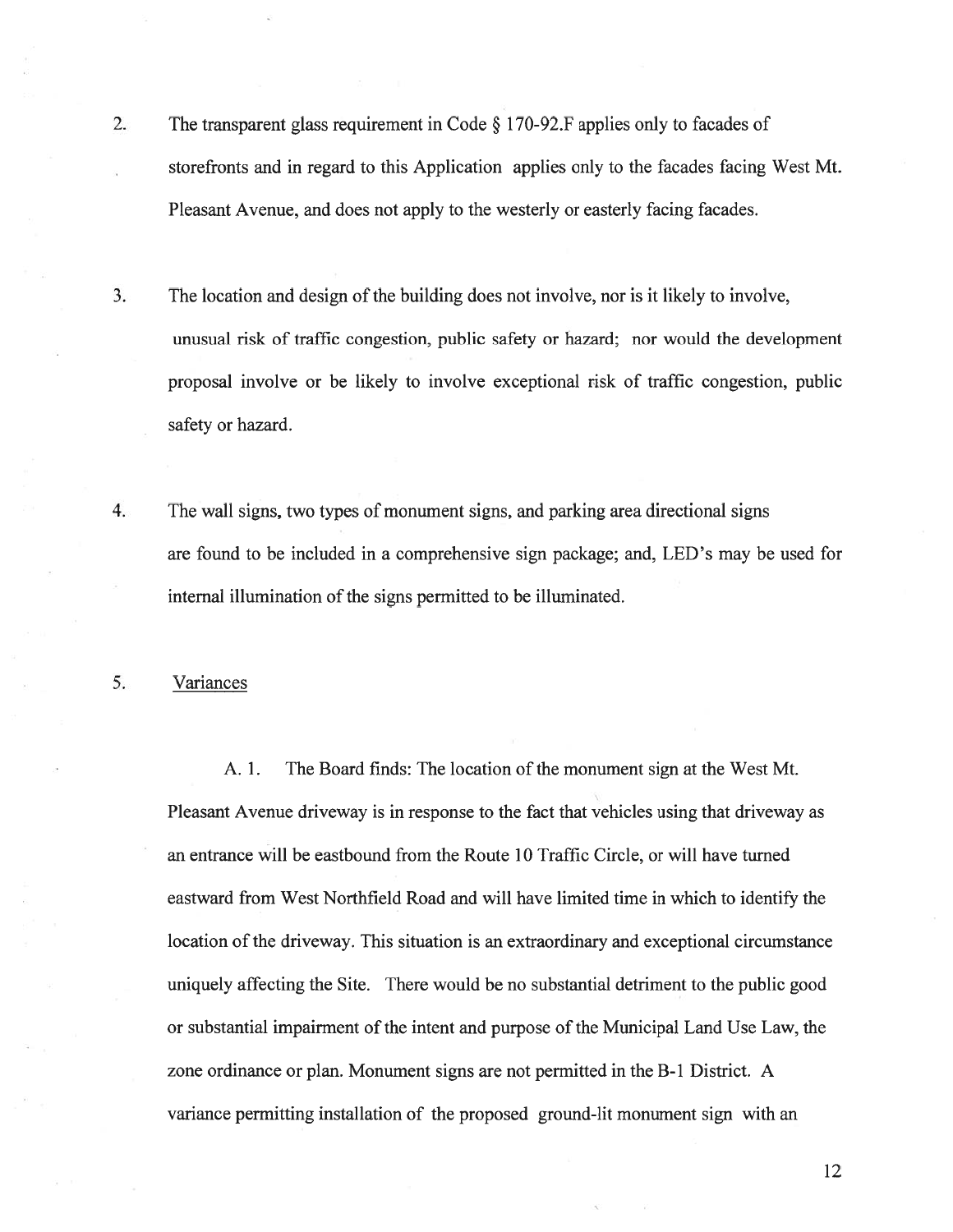overall height of <sup>6</sup> feet including the base, an over-all width of <sup>7</sup> feet, <sup>3</sup> inches and <sup>a</sup> signage area of <sup>22</sup> square feet, is granted pursuan<sup>t</sup> to both N>J>S>A 40:55E-70 c.(1) and  $c.(2)$ .

A.2. The Board finds: The monument sign with <sup>a</sup> flag pole behind it, to be located at the intersection of West Northfield Road and West Mt. Pleasant Avenue, would be an esthetic improvement and provide the benefit of name identification of the Site. This sign also would make the location of the Site more readily apparen<sup>t</sup> to motorists navigating the Route <sup>10</sup> Traffic Circle. These results would advance the purposes of the Municipal Land Use Law and the zoning ordinance. There would be no substantial detriment to the public good or impairment of the intent and purpose of the Municipal Land Use Law, the zone plan and ordinance. A  $c(2)$  variance is granted for a monument sign, of the proposed design as shown on Drawing P-4, having an over-all length of <sup>14</sup> feet, an over-all height of <sup>8</sup> feet, and <sup>p</sup>in-mounted illuminated metal letters, with <sup>a</sup> flag pole behind the monument.

B. The Board finds: Illumination of the wall-mounted CVS Pharmacy sign on the easterly wall ofthe building facing the side parking area would make the sign visible to, and identify the store location in <sup>a</sup> timely fashion to, motorists on West Mt. Pleasant Avenue traveling westward at night. This would advance the purposes of the Municipal Land Use Law and the zoning ordinance. There would be no substantial detriment to the public good or impairment of the intent and purpose of the Municipal Land Use Law, the zone plan and ordinance. A  $c(2)$  variance from the prohibition in Township Code § 170-90.C so as to permit the sign to be illuminated is granted.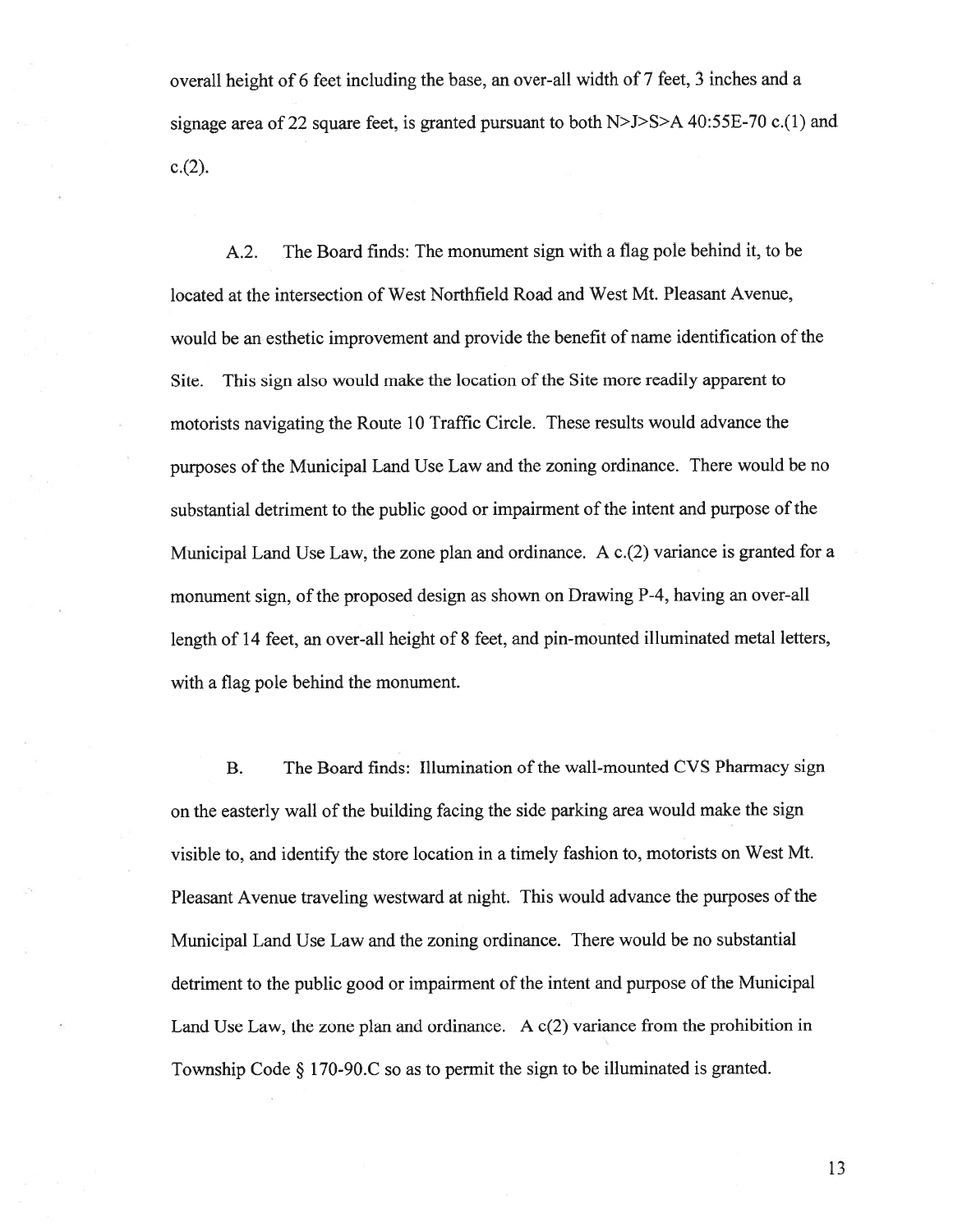C. The Board finds: Front yard parking is an existing condition made non conforming by an ordinance enacted in 2008. The number of front yard parking spaces would be reduced by 8 spaces, and the set-back of the parking from West Northfield Road would be slightly increased; thus reducing the non-conformity. If front yard parking is not continued, parking spaces necessarily displaced would have to be moved closer to adjacent residence zone lots. The spaces could be located there in compliance with B-1 District zoning requirements. The continuation of front yard parking as proposed presents <sup>a</sup> much better plan than compliance with the prohibition now contained in Township Code § 170-108.B.(32) and there would be no substantial detriment to the public good or substantial impairment of the intent and purpose of the Municipal Land Use Law, the zone ordinance or plan. A c.(2) variance is granted for provision of 47 parking spaces in the West Mt. Pleasant Avenue front yard with <sup>a</sup> setback of 15 feet and 13 parking spaces in the West Northfield Road front yard with <sup>a</sup> setback of 3.81 feet.

D. The Board finds: The Applicant proposes <sup>a</sup> building height of 30 feet, 8 inches (30.67 feet) where 28 feet is the maximum permitted by Township Code  $\S 170-108$ .C.(1). The proposed excess of 2 feet, 8 inches (2.67 feet) is less than 10 feet and less than 10.0% of the permitted maximum height. The additional building height would consist primarily of architectural enhancements that would permit articulation of the façades. It would also allow the proposed office space to be provided above store space rather than by increasing the building footprint. Because of the distance of the building from any other buildings on adjoining or nearby properties, the additional height would have little, if any, impact on those properties. The purposes of the Municipal Land Use Law and the zoning ordinance would be advanced and there would be no substantial detriment to the public good or substantial impairment of the intent and purpose of the Municipal Land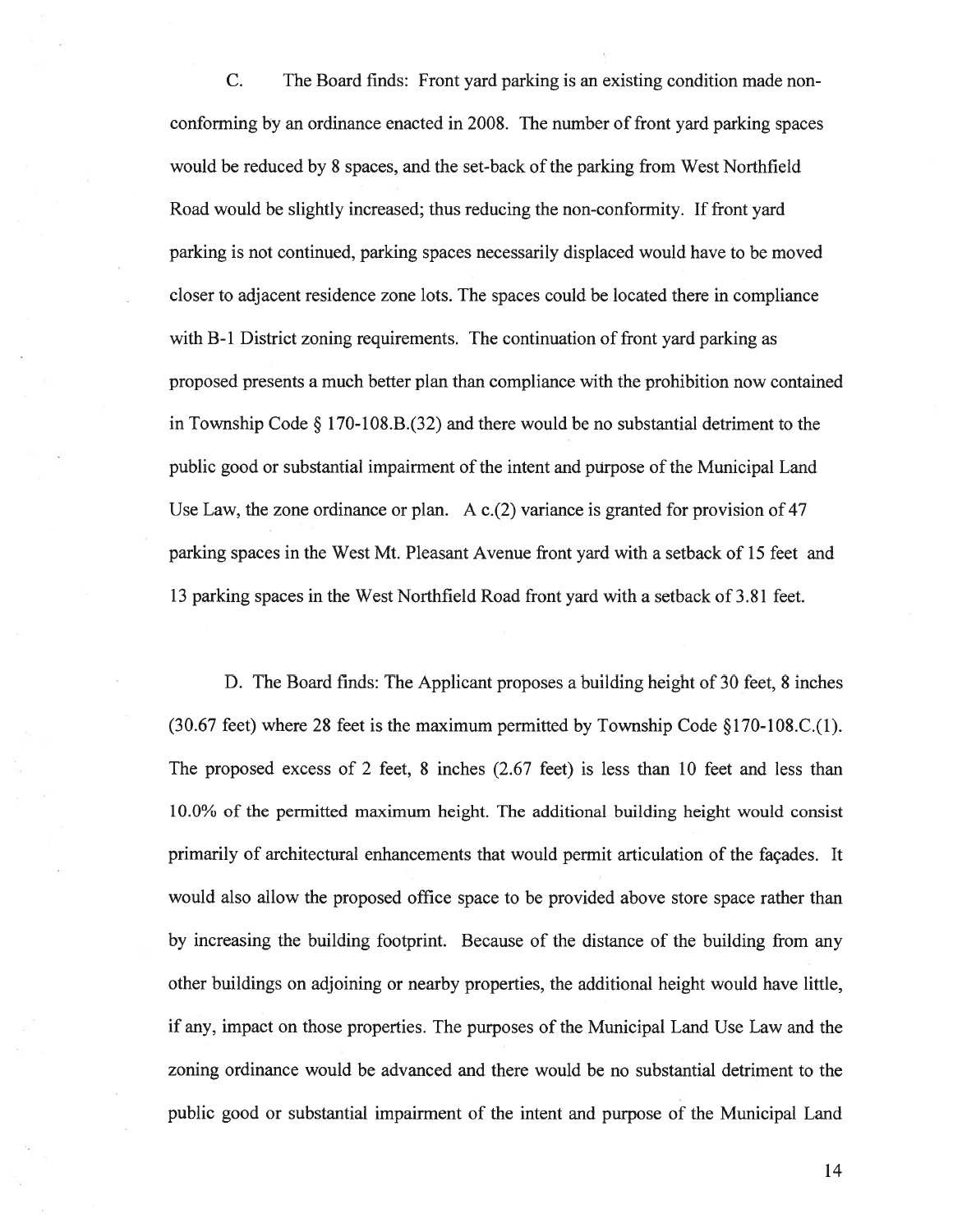Use Law, the zone ordinance or plan. A  $c(2)$  height variance of 2 feet, 8 inches is granted.

E. Township Code  $\S 170-92.F.(1)$  establishes design elements for a storefront and requires that <sup>a</sup> minimum of 60% of the horizontal length of the main level retail façade must be transparent <sup>g</sup>lass between the heights of <sup>3</sup> feet and 8 feet above grade. The Board finds: The proposed aggregate transparent glass within that band for combined West Mt. Pleasant Avenue frontage of the two stores is only 46.9%; and the area of the CVS Pharmacy transparent <sup>g</sup>lass within that band is only 16.2%. However, there is an area of that façade in <sup>a</sup> band between the heights of 7.5 feet and <sup>12</sup> feet above grade which has 60.1% of its horizontal length as transparent glass. The Site is in an area that will produce very few pedestrians or walk-by customers. The distance of the building from West Mt. Pleasant Avenue, and the difference in grade from the street to the building, would minimize any visibility for product displays in windows. The CVS operation requires substantial interior merchandise display space which would be lost if the <sup>g</sup>lass façade requirements were met. Natural light would enter the shop from the large transparent glass band higher on the façade. Strict application of the Code requirement would result in peculiar and exceptional difficulties, but there would be no substantial detriment to the public good or impairment of the intent and purposes of the Municipal Land Use Law, the zone ordinance or plan from the grant of a deviation. A  $c(1)$ variance is granted from Township Code § 170-92.F.(1) to permit the CVS building to have only 16.1% transparent glass coverage in the applicable façade area.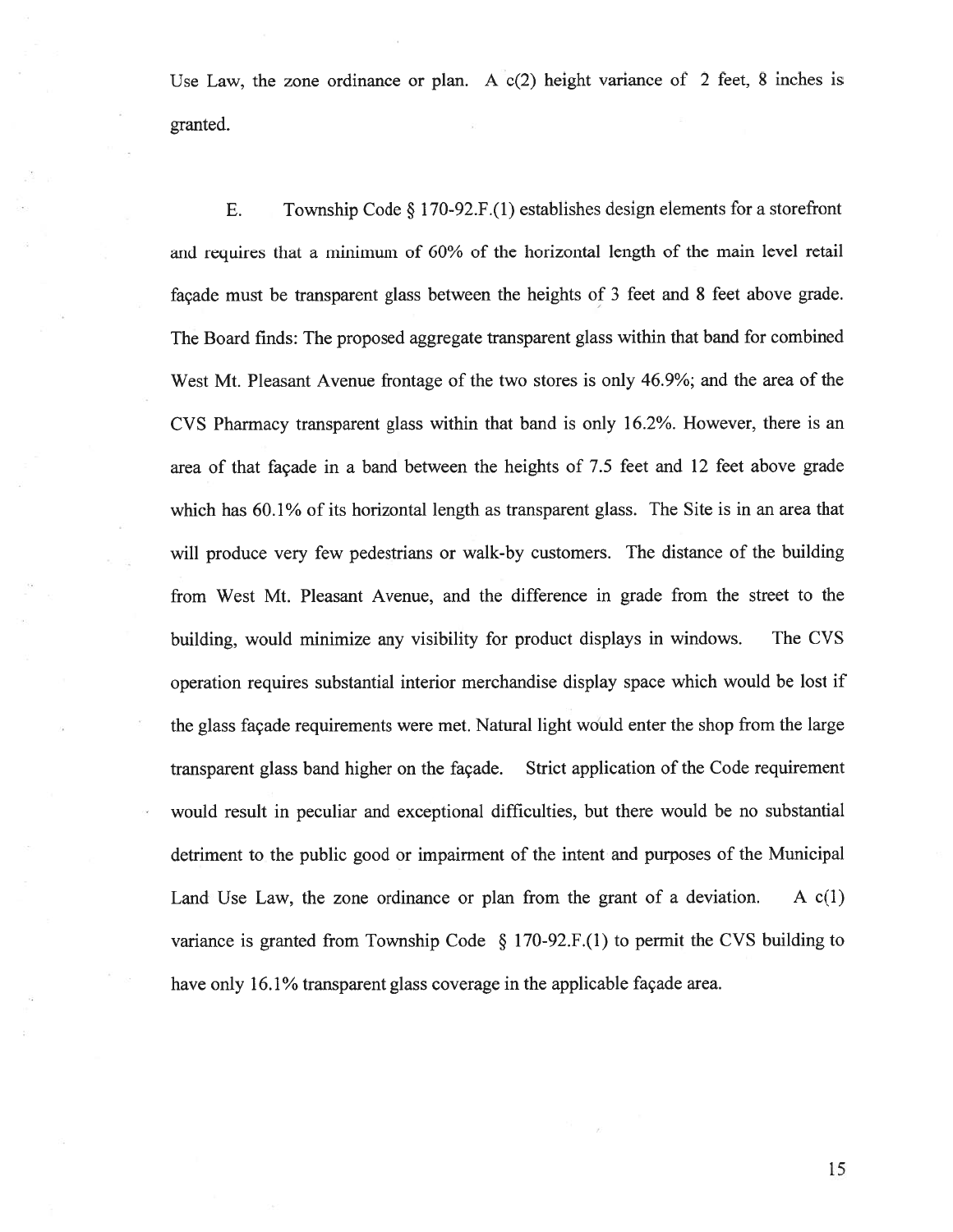F. The Board finds: Drive-thru prescription service windows are customary accessory facilities of pharmacies and, like the drive-thru facilities of banks, are <sup>a</sup> convenience for customers and provide <sup>a</sup> public good by facilitating service to people with physical handicaps. They require an intercom system for safe and efficient operation. Township Code  $\S$  170-108.C.(6) prohibits loudspeakers and amplifiers so situated as to be heard outside the building. Maintaining <sup>a</sup> limit on the decibel level of the intercom speakers as agreed to by the Applicant and CVS would preven<sup>t</sup> any detriment to the public. The purposes of the Municipal Land Use Law and the zoning ordinance would be advanced and there would be no substantial detriment to the public good or substantial impairment of the intent and purpose of the Municipal Land Use Law, the zone ordinance or plan. A  $c(2)$  variance to permit the two drive-thru lanes to be equipped with intercom speakers is granted subject to conditions that the drive-thru facility shall not operate prior to 8:00 A.M. and that the sound level of the speakers shall be limited to 68 dBA at the speaker with <sup>a</sup> limit of 50 dBA if the system is used after 10:00 P.M.

G. The Board finds: The parking area directional signs proposed to guide arriving motorists to the drive-thru facility will improve traffic flow and safety on the Site. Such signs are prohibited by Township Code § 170-94.3 The purposes of the Municipal Land Use Law and the zoning ordinance would be advanced and there would be no substantial detriment to the public good or substantial impairment of the intent and purpose of the Municipal Land Use Law, the zone ordinance or plan if the signs are permitted. A. c(2) variance from that prohibition in Township Code § 170-94.3 is granted.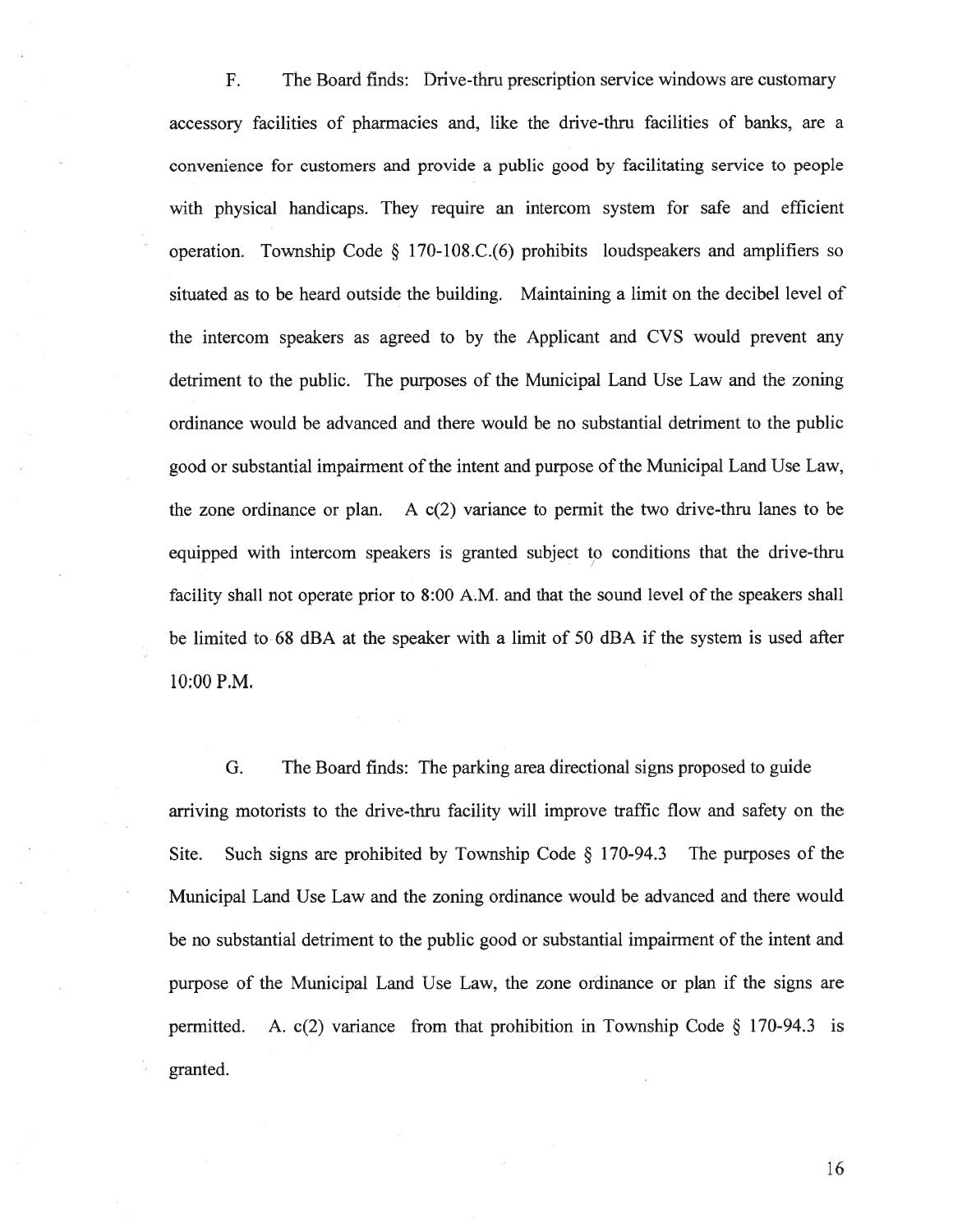# **Conditions**

1. Prior to the issuance of any permits for demolition, site preparation or construction, the Applicant shall provide to the Board Secretary and to the Construction Official and the Township Engineer proof that an irrevocable conservation easement for the site plan buffer areas, in terms acceptable to and approved by the Township Attorney, has been filed and recorded with the Essex County Register.

2. A Tree Removal Permit and designation of the number of replacement trees shall have been received by the Applicant from the Zoning Officer prior to the issuance of any other permits.

3. A narrative recycling plan, adequately covering both proposed tenants and conforming to Township Code Chapter 232, shall have been approved by the Township Engineer prior to the issuance of <sup>a</sup> Certificate of Occupancy.

4. The Applicant shall make best efforts to have the "No Left Turn" sign facing Harvest Lane from the northerly side of West Mt. Pleasant Avenue repositioned in <sup>a</sup> location that eliminates the appearance that it applies to traffic exiting Harvest Lane.

5. The Applicant shall provide to the Township Engineer copies of any and all submissions made by the Applicant to any governmental entity in regard to the proposed Site development, and copies of all responses from such entities, promptly after submission or receipt.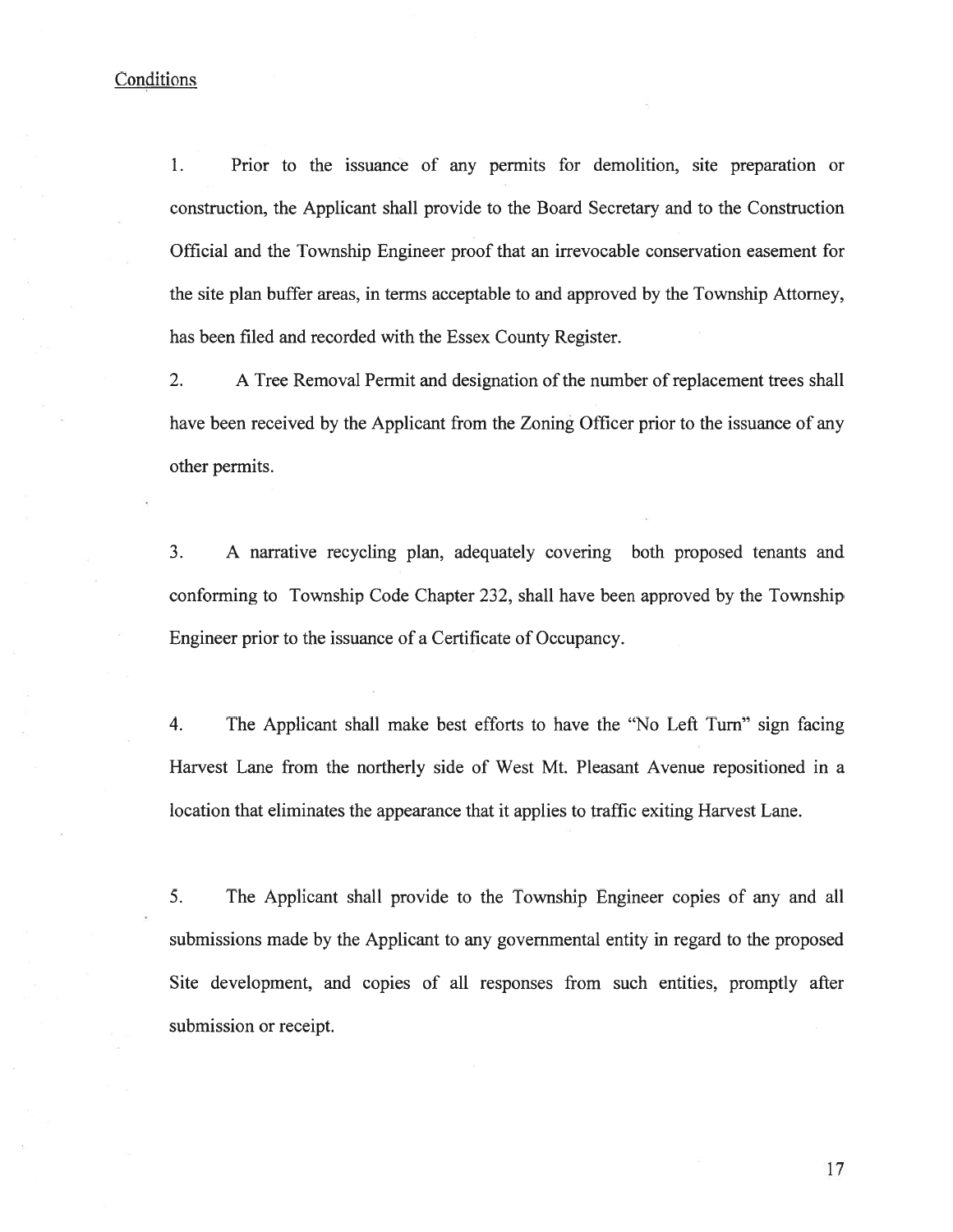6. Prior to the issuance of <sup>a</sup> Certificate of Occupancy, the Applicant shall submit to the Township Engineer <sup>a</sup> certification, by <sup>a</sup> Licensed Site Remediation Professional, that all inspections and remediation required by N.J.D.E.P. regulations and under the N.J.D.E.P. Site Remediation Program have been completed. If any other remediation is required, it shall be completed prior to the issuance of the Certificate of Occupancy.

7. If Site inspection discloses the presence of any contaminants such as, but not limited to, chlorinated solvent technochloroethene (PCE) the Applicant shall provide <sup>a</sup> N.J.D.E.P. approved and appropriate mitigation system, such as but not limited to <sup>a</sup> vapor mitigation system, prior to the issuance of any Certificate of Occupancy.

8. The Bottle King West Mt. Pleasant Avenue façade has five window areas which contain 12 panes each. No more than one sign shall be displayed in any of these five window areas. No such sign shall exceed 4-feet by 4-feet in overall dimension, or occupy space in more than one pane.

9. No speaker of the intercom system at the CVS drive-thru facility shall generate sound, measured at the speaker, greater than 68 dBA excep<sup>t</sup> that if utilized later than 10:00 P.M.. the sound shall be reduced to no more than 50 dBA. The drive-up facility shall not be opened before 8:00 a.m. and shall be closed during any time when <sup>a</sup> delivery vehicle is at the CVS delivery area at the rear of the building.

10. CVS, or any subsequent tenant having <sup>a</sup> drive-thru facility, shall not schedule delivery at the rear loading area after 8:00 A.M. No vehicle parked in the CVS Pharmacy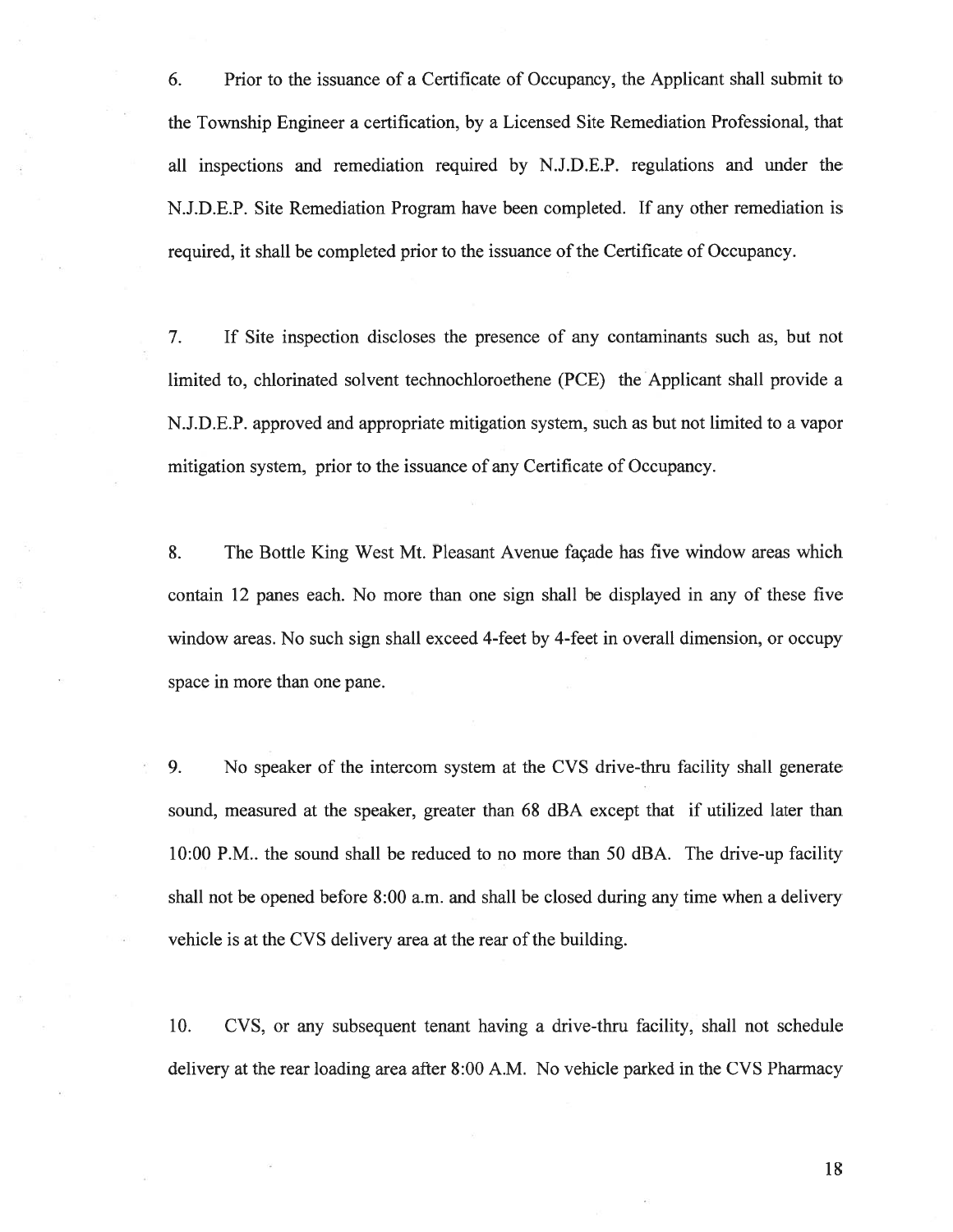loading area or at the Bottle King loading dock shall extend into <sup>a</sup> driveway or <sup>a</sup> parking area aisle.

11. No pallets, merchandise, bins or other equipment or material shall be stored outside the building.

11. All glass on the façades shall be non-reflective.

12. All of the Model Conditions of Approval attached hereto are incorporated herein except for Nos. 5 and 16.

13. The following Conditions shall be met prior to issuance of any permits or the commencement of any work: Nos. 1 and 2 above and Model Conditions of Approval 6, 8.a, 11, 14, 17 and 18.

14. The following Conditions shall be met before the issuance of any Certificate of Occupancy: Nos. 3, 4, 5, 6, and 7 above and Model Conditions of Approval Nos. 1, 3, 8.b, 12 and 19.

15. The following are Continuing Conditions: Nos. 8, 9, 10, 11 and 12 above and Model Conditions of Approval Nos. 9, and 14.d.

 NOW, THEREFORE, BE IT RESOLVED, that, for the reasons set forth herein and as stated on the record by the Planning Board of the Township of Livingston, Preliminary and Final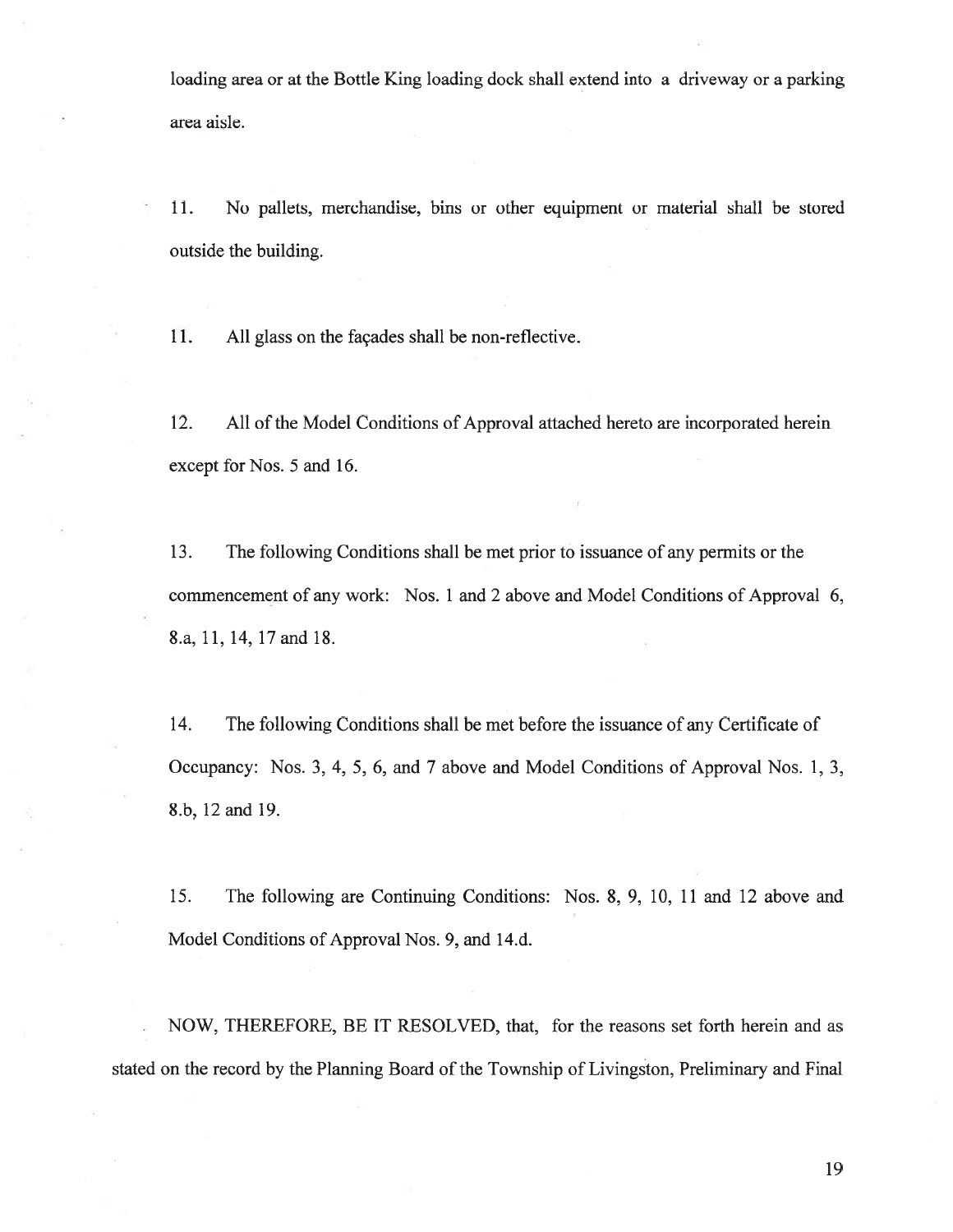Site Plan approval with variances as set forth herein be and are hereby granted and approved, subject to the terms and conditions as set forth herein.

Peter M. Klein, Chairman

I hereby certify this to be <sup>a</sup> true and accurate copy of the Resolution adopted by the Planning Board of the Township of Livingston on July 31, 2012 by the affirmative votes of Members Kalishman, Klein, Kimmel, Meade, Ratner, Rieber and Alternate No. 2 Wishnew (in place and stead of Member Dinar); they being all of the Members both presen<sup>t</sup> and qualified to vote.

Jackie Coombs-Hollis, Secretary

## PLANNING BOARD, TOWNSHIP OF LIVINGSTON

Model Conditions of Approval (As Amended through December 20, 2011)

Every application turns on its own facts and is judged on its own merits. Listed below are models of conditions which may be considered "standard". A standard can be tailored to specific circumstances, and may not always apply. Other or additional conditions may be tailored for any application.

#### 1. Architecture

- a. Rooftop ancillary structures and equipment (other than alternative small energy systems and communications equipment) shall be screened by material compatible with the exterior finish of the building and matching the exterior color of the building as closely as possible.
- b. Enclosures of trash bins, recycling bins or dumpsters shall be of the same type of materials and the same color as the exterior finish of the building.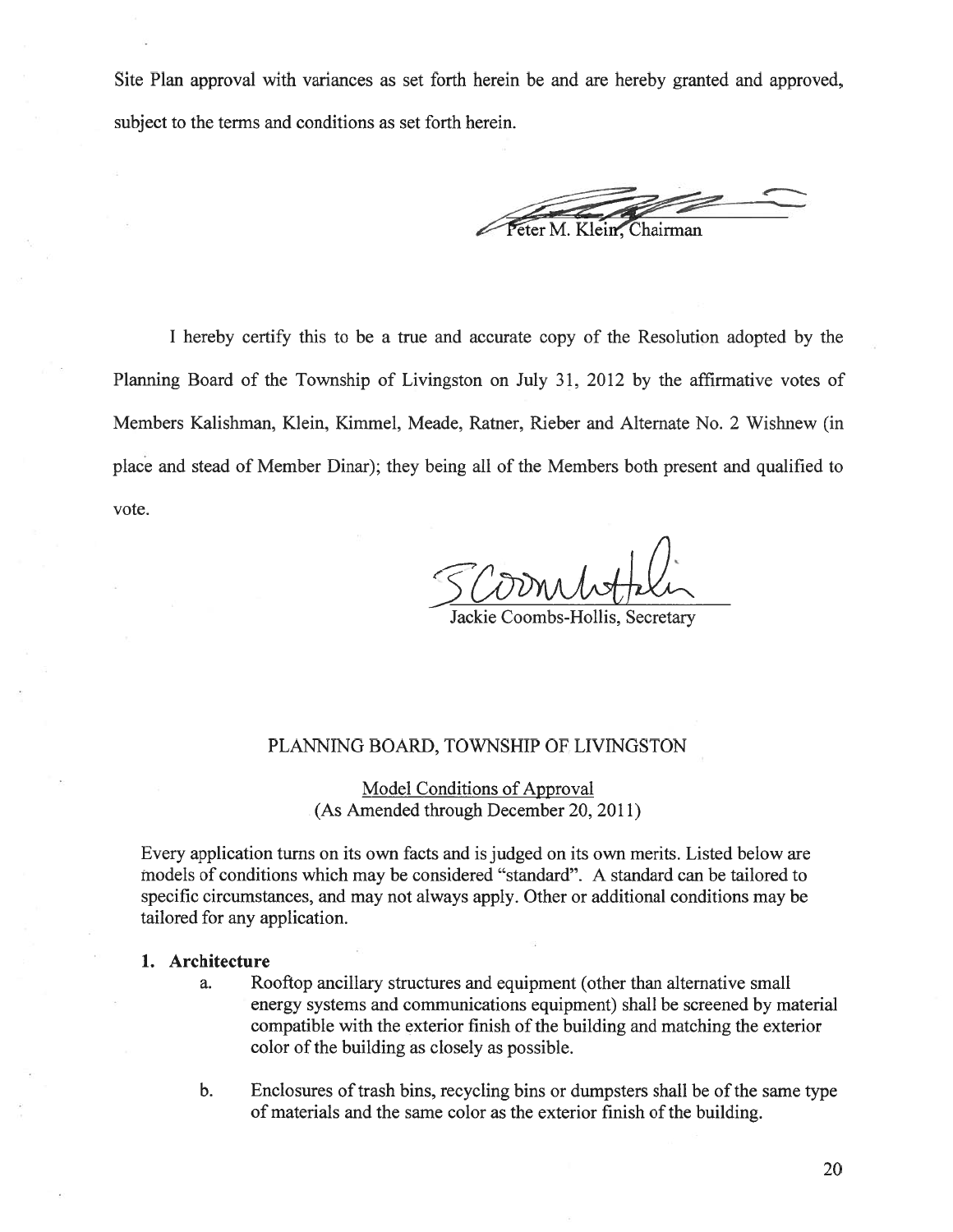### 2. Blasting

In the event that blasting be necessary on the Site, the following conditions shall apply in addition to all requirements of federal law or regulations:

- a. All blasting operations shall be performed in strict compliance with N.J.S.A.  $21:1A-128$  et seq. and N.J.A.C. 12:190-1.1 et seq., or superseding requirements.
- b. A pre-blast inspection of all structures on all properties adjacent to the Site or within 200 feet of the intended blasting location (whichever is the greater distance) shall be conducted at Applicant's expense. It shall be conducted no more than 60, nor less than 30, days before blasting commences. A written repor<sup>t</sup> of the inspection results shall be provided to the owner of each structure inspected within 10 days after completion of the inspection.
- c. Blasting shall occur only between 10:00 a.m. and 3:00 p.m. on Monday through Friday. Blasting during other hours may be permitted, temporarily, by the Township Engineer upon his finding that <sup>a</sup> condition constituting an emergency exists and necessitates such permission.
- d. Applicant shall coordinate all blasting with the Livingston Police and Fire Departments. If traffic control is required, it shall be provided at Applicant's expense.
- e. Applicant shall give the Township Engineer, the Chief of Police, the Fire Chief, and all owners of structures required to be inspected under "b" above, written notice of scheduled blasting operations to be received not less than 20 days, nor more than 40 days, prior to their commencement. If scheduled blasting operations are delayed or suspended they shall not be resumed until new notice has been given and received. All notices shall include the name and telephone number of Applicant's representative for purposes of receiving and responding to questions and comments.
- f. These conditions do not supersede any requirements of law or regulation that are more strict or restrictive.

## 3. Cleanliness During Demolition or Construction

- a. At the close of each work day the Site shall be thoroughly cleaned and all trash and construction debris, including that within buildings under construction, shall be placed in covered dumpsters. Dumpsters shall be removed from the Site, and replaced, before they overflow.
- b. Not less often than weekly, and whenever else required by the Construction Official or the Township Engineer, the public streets adjacent to the Site shall be manually or mechanically broom swep<sup>t</sup> to remove dirt, mud or debris originating from the Site and located within 500 feet of the Site.
- c. Dust suppression methods acceptable to the Construction Official and the Township Engineer shall be utilized on the Site.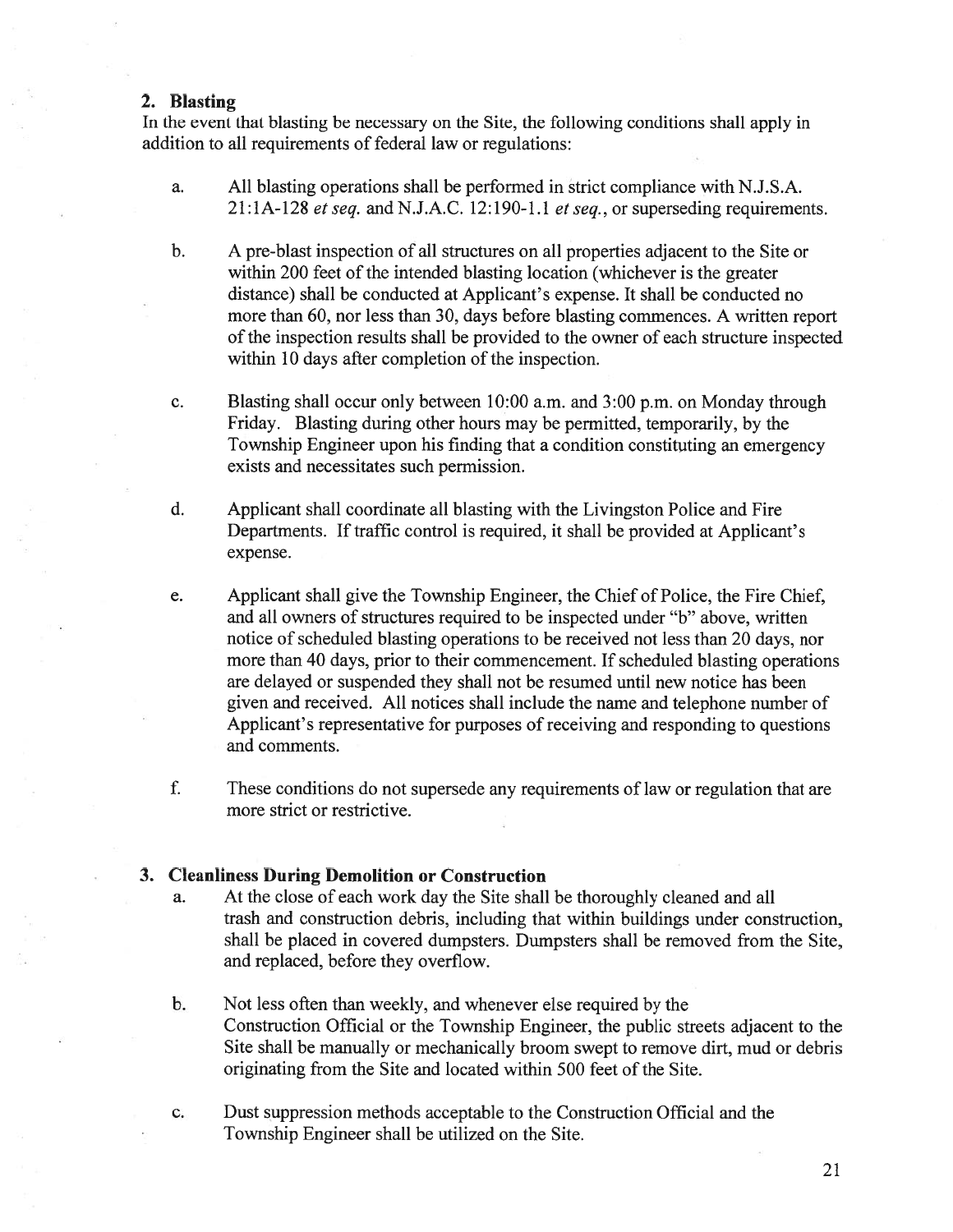### 4. Deeds & Easements

- a. All conditions of approval that are continuing conditions shall be set forth within all deeds executed with regard to the Site.
- b. All deeds, easements, dedications or restrictions required by this approval shall be subject to review and approval by the Board Attorney prior to signing and shall be filed for recordation after such approval. The Applicant shall submit proof of such recordation to the Board Secretary, the Township Engineer and the Construction Official prior to the issuance of any permits.

## 5. Detention Basins

- a. Stormwater managemen<sup>t</sup> basins shall be established on lots created for that purpose only. No structures that are not an approved par<sup>t</sup> of the stormwater managemen<sup>t</sup> system shall be erected on any such lot. Such basins, together with their required landscaping and fencing, shall be completed, and shall have been inspected and approved by the Township Engineer, prior to issuance ofthe first Certificate of Occupancy.
- b. If the approval of the Application calls for title to such a lot to be transferred to the Township; at such time as the Township accepts any new streets or roads on the Site, title to the lot shall be conveyed to the Township provided that the Township Engineer is then satisfied that the basin has been constructed in full compliance with all applicable requirements. The deed conveying such title shall be subject to prior approval by both the Board Attorney and the Township Attorney.
- c. A maintenance plan meeting the requirements of the Residential Site Improvement Standards or the Township's Stormwater Control Ordinance, or both, as applicable, shall be prepared by Applicant and shall have received the approval of the Township Engineer prior to issuance of any construction permit. Any future revisions to the maintenance plan shall not become effective until the Township Engineer's approval shall have been obtained.
- d. Unless maintenance ofthe basin is assumed by the Township or <sup>a</sup> public agency as its direct responsibility, (1) the maintenance plan and any future revisions of it shall be recorded upon the deed of record for the property in terms approved in advance by both the Board Attorney and the Township Attorney; and, (2) the Applicant shall provide <sup>a</sup> performance bond for such maintenance, including landscaping and cleanliness.

## 6. Final Plans

Prior to the issuance of any Township permit for demolition of any structure, preparation of the Site, or construction of any improvement:

a. The full text of all of the conditions of this approval, and all plan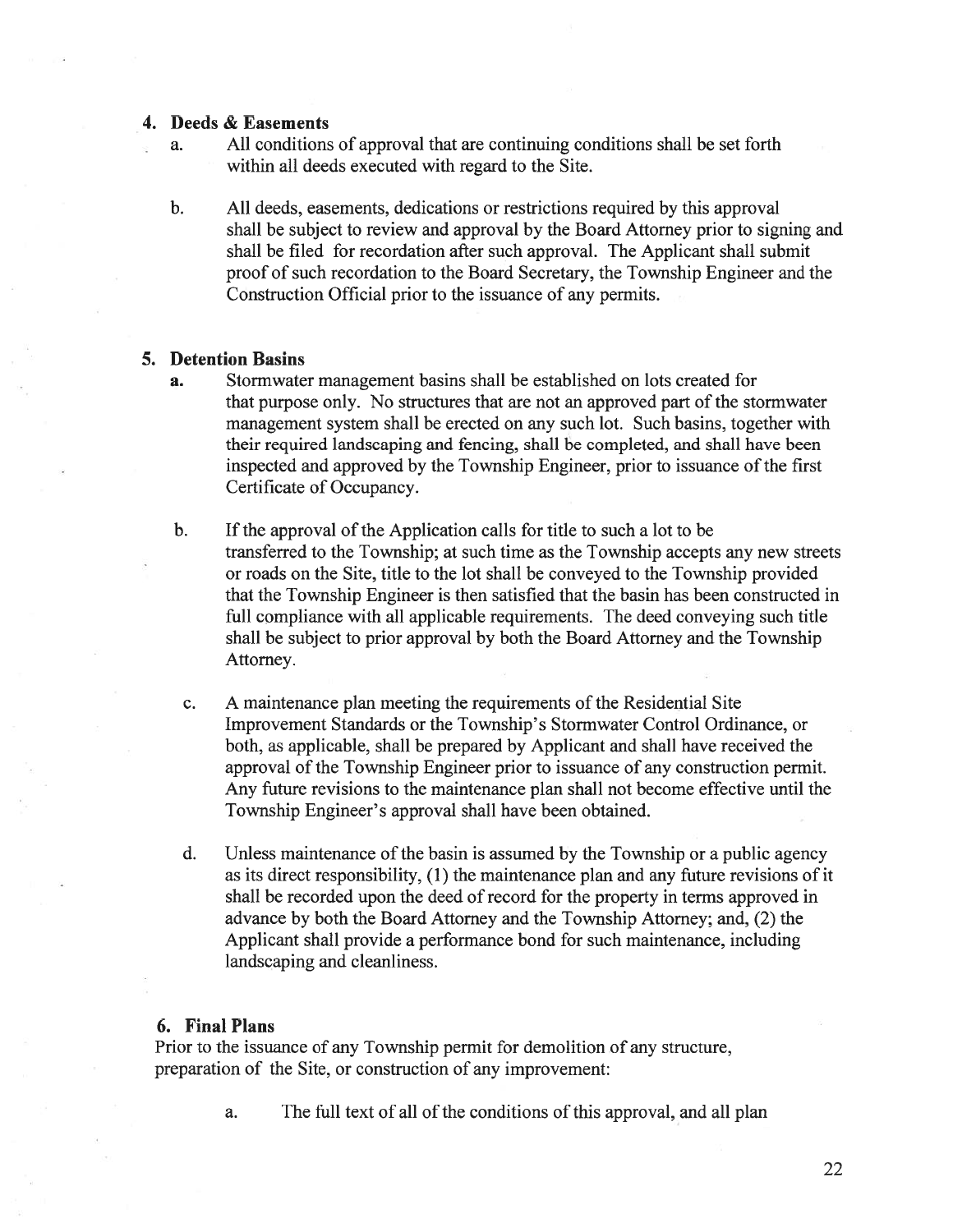changes agreed to in the course of the hearing, shall be set out on final plans submitted to the Construction Official, the Township Engineer and the Board Secretary; and

b. Such final plans shall have been reviewed by the Board Secretary or the Board's Planning Consultant for determination of whether the plans conform to the Board's approvals and shall then have been signed by the Board Chairman, the Board Secretary and the Township Engineer.

#### 7. Flood Hazards

- a. Insert on the final site plan and/or subdivision map <sup>a</sup> metes and bounds description of all flood hazard areas located on the Site.
- b. Insert in all deeds for individual lots that contain or are adjacent to flood hazard areas, and on the preliminary and final subdivision maps or plats, the following covenant: "The lands designated herein contain flood hazard areas. There shall be no disturbance of any kind as to any flood hazard area unless permitted by N.J.D.E.P. pursuan<sup>t</sup> to the Flood Hazard Control Act, N.J.S.A. 58: 16A-50 et. seq. or superseding requirements."

### 8. Guarantees and Bonds

- a. The approval of this Application is subject to the posting, with terms acceptable to the Township Engineer, of any and all required performance guarantees, bonds, soil erosion and sediment control approvals, and any other requirements of Township ordinances prior to the issuance of any permits for commencement of site preparation or construction.
- b. This approval is also conditioned upon the Applicant's providing, prior to issuance ofthe first Certificate of Occupancy, <sup>a</sup> performance guarantee acceptable to the Township Engineer for any aspects of the approved landscaping or fencing that has not been completed by the time of issuance of such certificate.

## 9. Landscaping & Environmental Protection

- a. All deciduous trees planted shall have <sup>a</sup> caliper of not less than 2.5 inches measured at <sup>a</sup> height of 4.5 feet above ground level. All evergreen trees planted shall have <sup>a</sup> height of 6.0 to 8.0 feet.
- b. Street shade trees shall be <sup>p</sup>lanted as required by Township Code § 170-72 and shall not be included in the calculation of Replacement Trees required by the Trees Ordinance.
- c. Any tree or other planting installed in accordance with the plans which dies shall be replaced, within the current or next planting season, in kind and at the same size as it had reached at the time of death; excep<sup>t</sup> that if it died more than three years after planting its replacement need not be larger than the size it had reached three years after planting. The same replacement requirements shall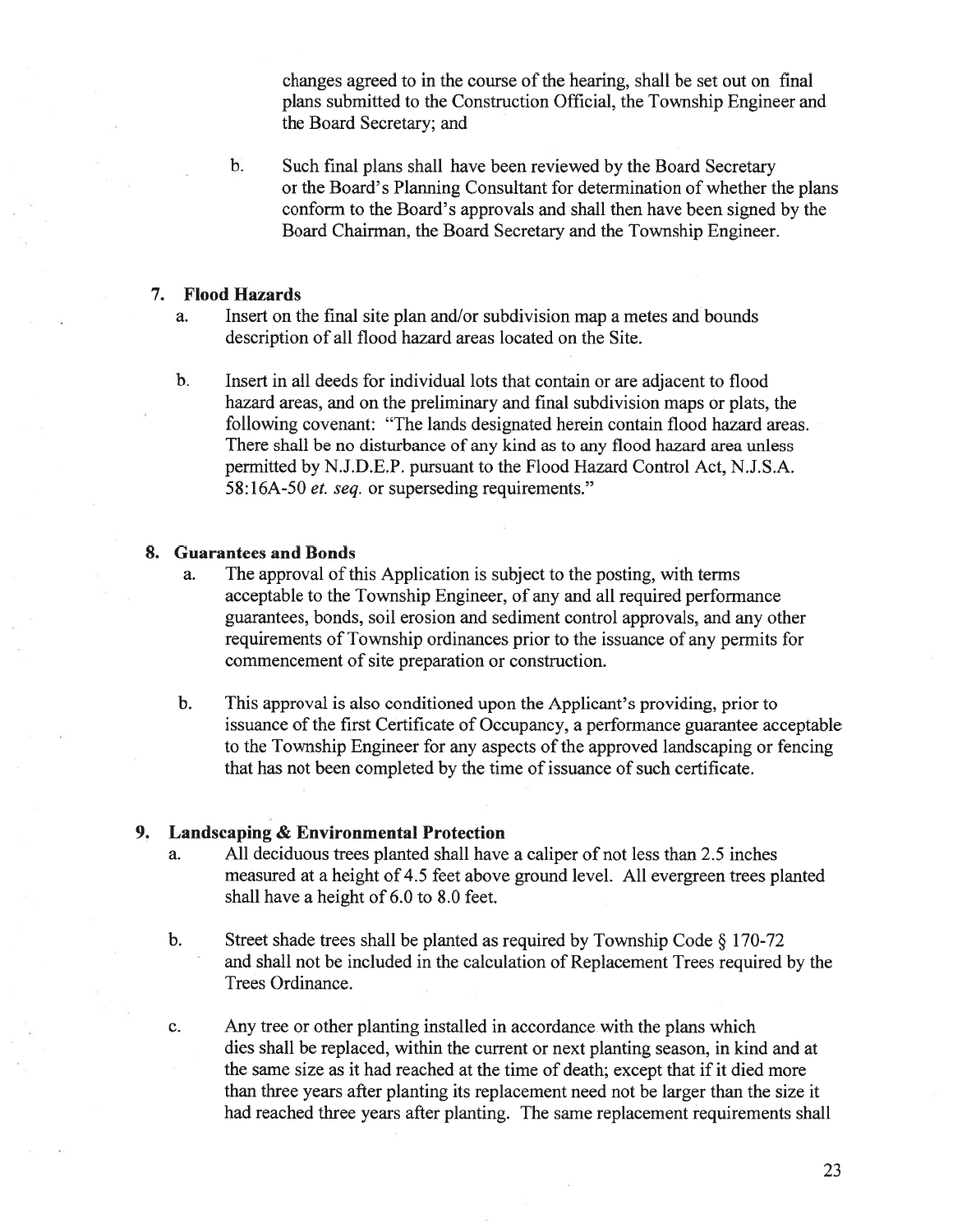apply to any tree or other planting installed in accordance with the plans if subsequently removed because of damage or disease.

- d. No tree existing on the Site at the time of filing of the application shall be removed unless removal is approved under the Trees Ordinance or by this Board. Every existing tree to be preserved shall be tagged and shall be shown on the Site Plan or Subdivision Plan. During site preparation and during construction, each such tree shall be protected by snow fencing or <sup>a</sup> more substantial means approved by the Construction Official. No soils, excavated materials, or any construction equipment or building materials, shall be stored or operated within <sup>a</sup> root protection zone that shall be the greater distance of (i) the crown drip line, or (ii) <sup>a</sup> distance equa<sup>l</sup> to caliper multiplied by one (1) foot, (but never less than eight (8) feet from the trunk of <sup>a</sup> tree to be preserved), or anywhere else where such soil or materials can adversely affect the health of trees to be preserved. All work done within the root protection zone shall be accomplished with hand tools.
- e. The grade of land located within the root protection zone shall not be raised or lowered more than three (3) inches unless compensated for by welling or retaining wall methods; but in no event shall welling or retaining walls be installed less than eight (8) feet from the trunk of <sup>a</sup> tree.
- f. During site preparation or construction, no fuel storage, and no refueling, maintenance, repair or wash down of construction vehicles or equipment, shall occur within fifty (50) feet of any tree to be preserved.
- g. Any provision of the Trees Ordinance, Chapter 306 of the Code of the Township of Livingston, that establishes <sup>a</sup> conflicting standard or requirement shall control.
- h. No mulch shall be placed, or allowed to accumulate, within six inches of the trunk of any tree or shrub planted on the Site in compliance with this resolution. Mulch shall not be applied, or allowed to accumulate, elsewhere within the drip line of the tree or shrub to a depth in excess of four inches.

#### 10. Noise

- a. No site preparation, demolition or construction activity shall be performed on the Site on Sundays, or before 7:30 a.m. or after 5:00 p.m. on weekdays, or before 9:00 a.m. or after 5:00 p.m. on Saturdays or federal holidays.
- b. All vehicles and motorized machinery operated on the Site shall be equipped with properly operating mufflers.
- c. No site preparation, demolition or construction activity (other than authorized blasting) shall produce, at the property line, (i) continuous airborne sound at <sup>a</sup> sound level in excess of 65 dBa, or which has an octave band sound pressure level in decibels which exceeds the standards provided in 32 N.J.R. 2230 et. seq., or (ii) impulsive sound in air which has <sup>a</sup> peak sound pressure level in excess of 80 decibels, or (iii) impulsive sound in air which repeats more than four times in any hour and has <sup>a</sup> peak sound pressure level in excess of 50 decibels.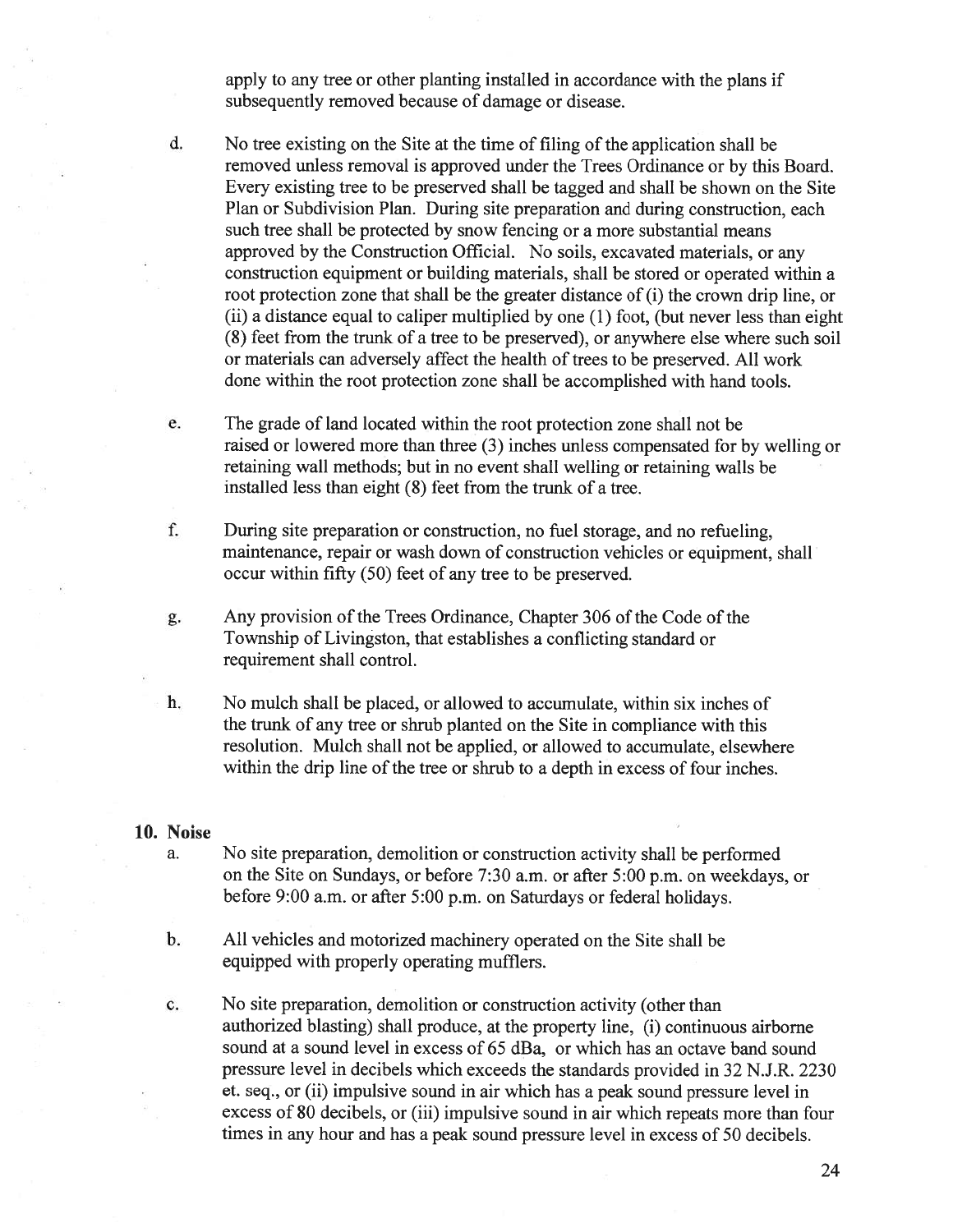d. Relief from these noise conditions may be permitted, temporarily, by the Township Engineer upon his finding that <sup>a</sup> circumstance constituting an emergency exists and necessitates such permission.

## 11. Other Governmental Approvals

- a. Applicant shall comply with all applicable Federal, State and local laws and regulations and obtain any other governmental approvals required for implementation of this application as approved. If any other governmental agency or authority grants <sup>a</sup> waiver of or variance from any law, rule or regulation, or imposes any condition or requirement, which affects this approval or any of the conditions contained herein, then this Board shall have the right to review such action as it relates to this Board's approval or conditions and to modify, amend or revoke its approval and/or conditions.
- b. No Township permit for demolition of any structure, or preparation of the Site or construction of any improvement shall be issued until proof of reques<sup>t</sup> for such required approvals and any action thereupon, shall have been presented to the Construction Official and the Board Secretary by the Applicant.

## 12. Paving and Sidewalks

- a. Applicant shall install the top course of street paving:
	- (1) For residential development not later than the earlier of three (3) years after the issuance of the first Certificate of Occupancy or three (3) months after fifty percent  $(50\%)$  of residential units have received Certificates of Occupancy.
	- (2) For non-residential or mixed-use development, prior to issuance of the first Certificate of Occupancy.
- b. All manholes, catch basins, and driveway curbs shall be ramped until the top course of street paving has been installed.
- c. All sidewalks shall be constructed of concrete or of non-asphalt payers and shall be not less than four feet wide in <sup>a</sup> residence district or five feet wide in the Business Improvement District. Existing sidewalks that do not meet prior Township Code requirements shall be replaced to the standard for the new sidewalks.

## 13. Signs

The Board retains jurisdiction over any and all signs until the final Certificate of Occupancy has been issued.

### 14. Traffic and Parking Safety and Enforcement

a. At the time of applying for <sup>a</sup> building permit the Applicant shall submit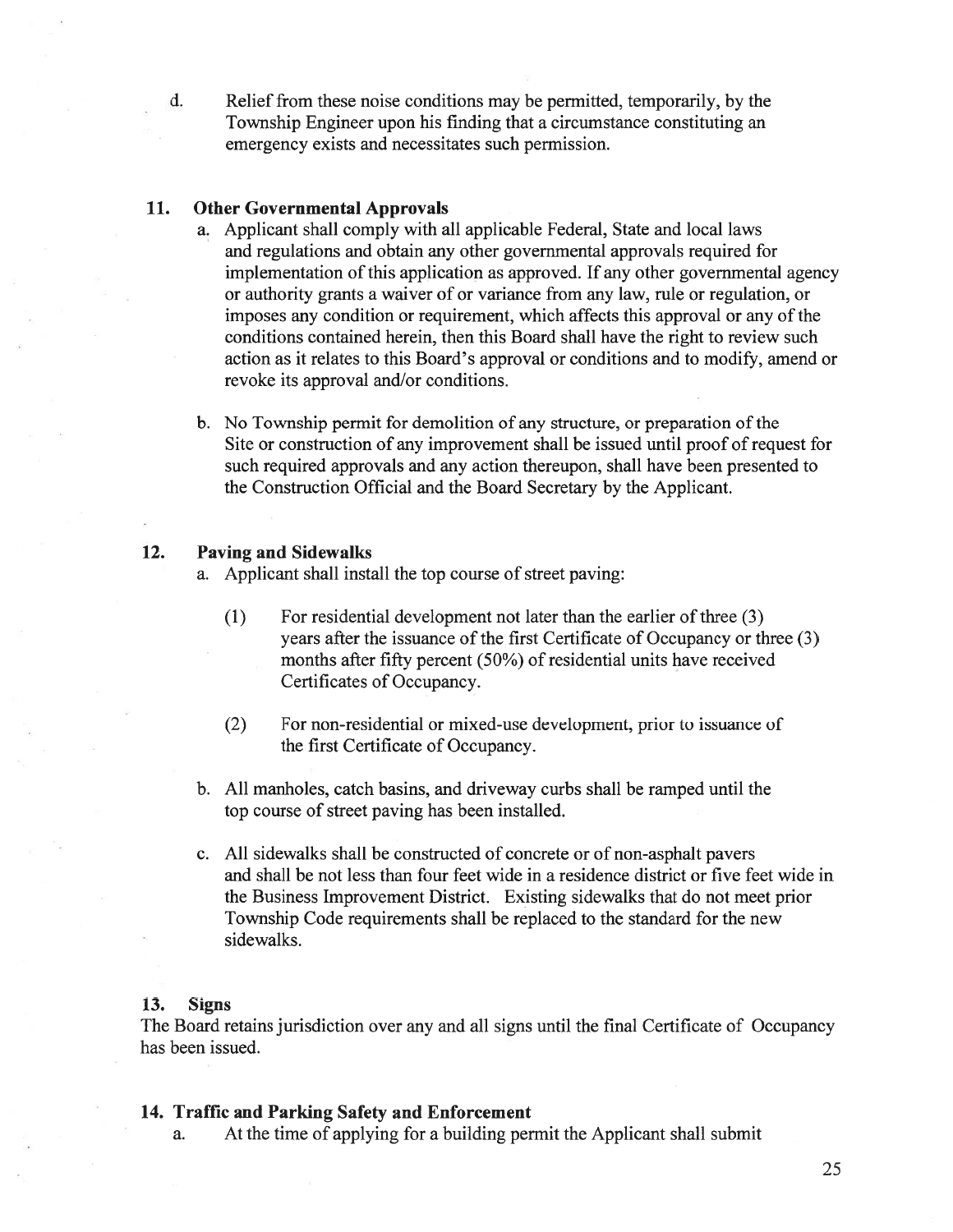proof of having filed <sup>a</sup> written reques<sup>t</sup> pursuan<sup>t</sup> to, and in accordance with, N.J.S.A. 39:5A-l, requesting that N.J.S.A. 39:1-1 et seq. be made applicable to the roads, streets, driveways, parking areas, etc. within the Site. The Applicant shall provide proof of the governmental action on such reques<sup>t</sup> to the Construction Official prior to issuance of the final Certificate of Occupancy.

- b. Lines of sight established for entrance and exit driveways of the Site shall be shown on the as-built site plans, and no structures, trees or plants that would interfere with such lines of sight shall be permitted at any time.
- c. All traffic and parking provisions in the approved site plans or otherwise required by the Board's resolution shall be accomplished prior to issuance of the first Certificate of Occupancy.
- d. The Applicant shall comply with State law and applicable Township ordinances regarding handicapped parking and shall maintain such spaces and all the traffic and parking signage and markings on the Site in good order and repair.

### 15. Utilities for Site Plans and Major Subdivisions

Applicant shall construct all utilities underground as required by law, and shall submit to the Engineering Department <sup>a</sup> written instrument from each serving utility evidencing full compliance with this condition and with Township Code §170-73.A.(17) before issuance of any Certificate of Occupancy.

#### 16. Wetlands

- a. Applicant shall insert on the final subdivision map and/or site plan <sup>a</sup> metes and bounds description of all wetlands, wetlands transition areas, and buffers on the Site.
- b. Where applicable, each deed for <sup>a</sup> lot, and the subdivision plat, shall contain the following language: "The lands designated herein contain wetlands and wetlands transition areas. There shall be no disturbance of any kind as to any wetlands or wetlands transition areas unless permitted by N.J.D.E.P. pursuan<sup>t</sup> to law, and Best Management Practices (as defined in N.J.A.C. 7:7A-1.4 or superseding requirements) for prevention or reduction of adverse impacts upon or pollution of wetlands, wetlands transition areas and buffers shall be followed at all times. This restrictive covenant shall run with the land and be binding upon the grantees, their heirs and successors and assigns."

#### 17. Developer's Agreement

Prior to issuance of any permit for demolition, site preparation, or construction, the Applicant shall have entered into <sup>a</sup> Developer's Agreement negotiated with the Township Attorney in conjunction with the Township Engineer

#### 18. Written Response to Memoranda